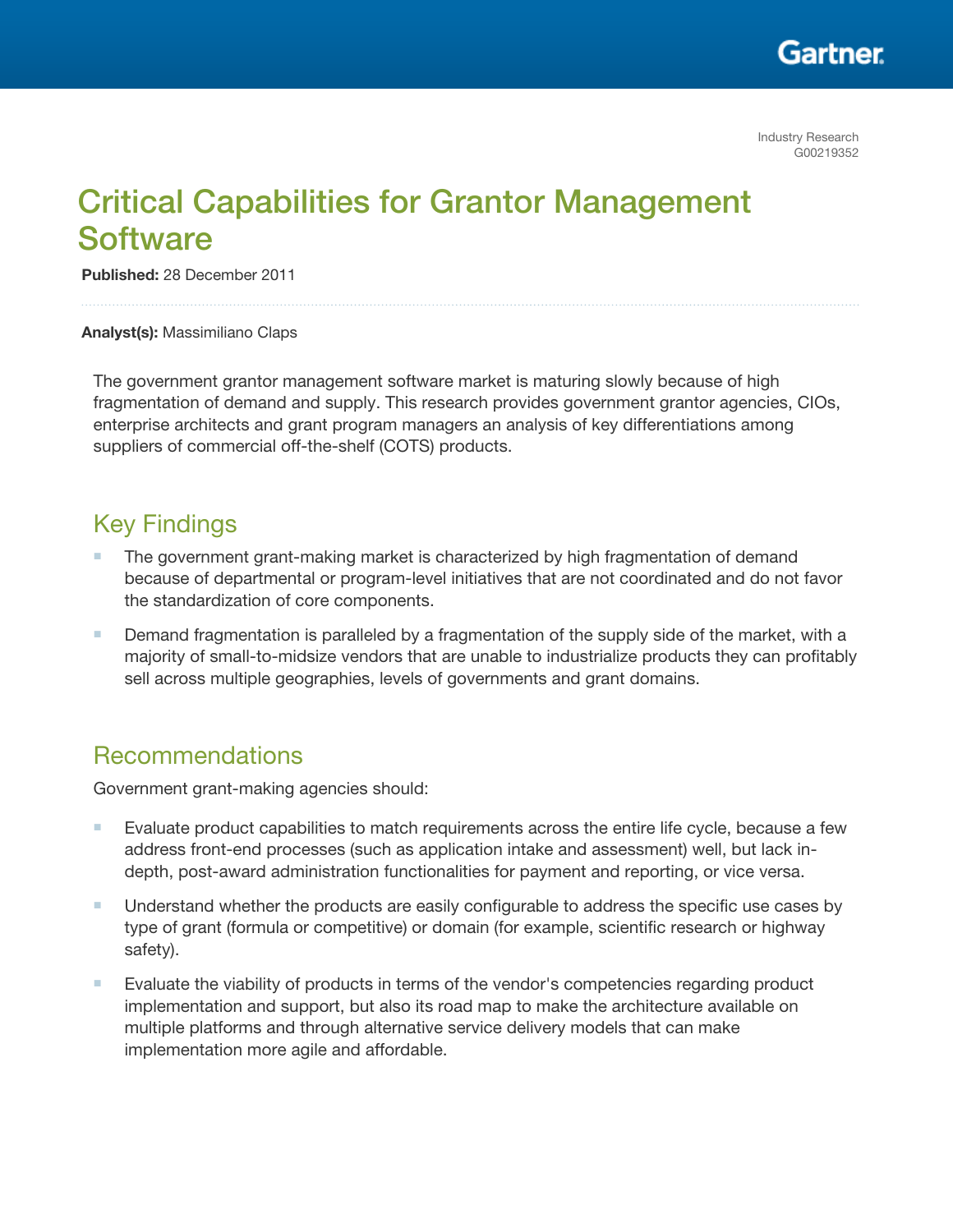

## What You Need to Know

This research is an update of a study published in 2009 (see "Critical Capabilities for Grantor Management Software"). The analysis presented here takes into account new customers that have bought these software products, product developments that the vendors brought to market and the fact that there are two products that were not included at the time: Quest's AIMS and HTC Global Services' EGrAMS. Notwithstanding these changes, the government grantor management software market continues to be highly fragmented and moving rather slowly toward maturity — both on the demand side in terms of fragmented application modernization programs and projects, and on the supply side in terms of accelerating the portability of products across multiple architectures, developing alternative delivery models, and industrializing functional capabilities and implementation methodologies that can be applied across geographies, levels of government and domains.

The critical capabilities Gartner has selected may not represent those most important for every government grant-making agency. Government CIOs and enterprise architects should use this analysis of critical capabilities as one of several sources of input about a product before making an acquisition decision. For example, if a jurisdiction has multiple departments that distribute grants, such as the European Commission across various Directorate Generals, and is considering implementing an enterprisewide standard grant management system to be used by all departments, then it should consider additional capabilities (such as service-oriented architecture for reusability of services) and additional use cases (such as cross-agency reporting).

## Analysis

#### **Introduction**

The government grantor management software market continues to be highly fragmented and moving rather slowly toward maturity (see "Government Grantor Management Software Market: Baby Steps Toward Maturity") — on both the demand and supply side.

On the demand side, approximately 30 contracts with net new government customers globally were awarded to the vendors analyzed in this research between 2010 and October 2011, which means a mere three contracts per vendor, on average. Furthermore, more than 50% of those contracts were aimed at addressing the grant management software modernization requirements of individual departments, or programs within departments, which means the size of contracts was small — on average, less than \$1 million. Also, many government grantors still rely on custom-developed solutions for the largest grant programs, especially at the central/federal government level, where standardizing processes across grant programs with different assessment and award mechanisms would require complex and risky change management efforts.

The fragmentation of demand is making the market unappealing to the largest IT vendors. Among global software vendors, only SAP plays a primary role in this market. The fragmentation slows down: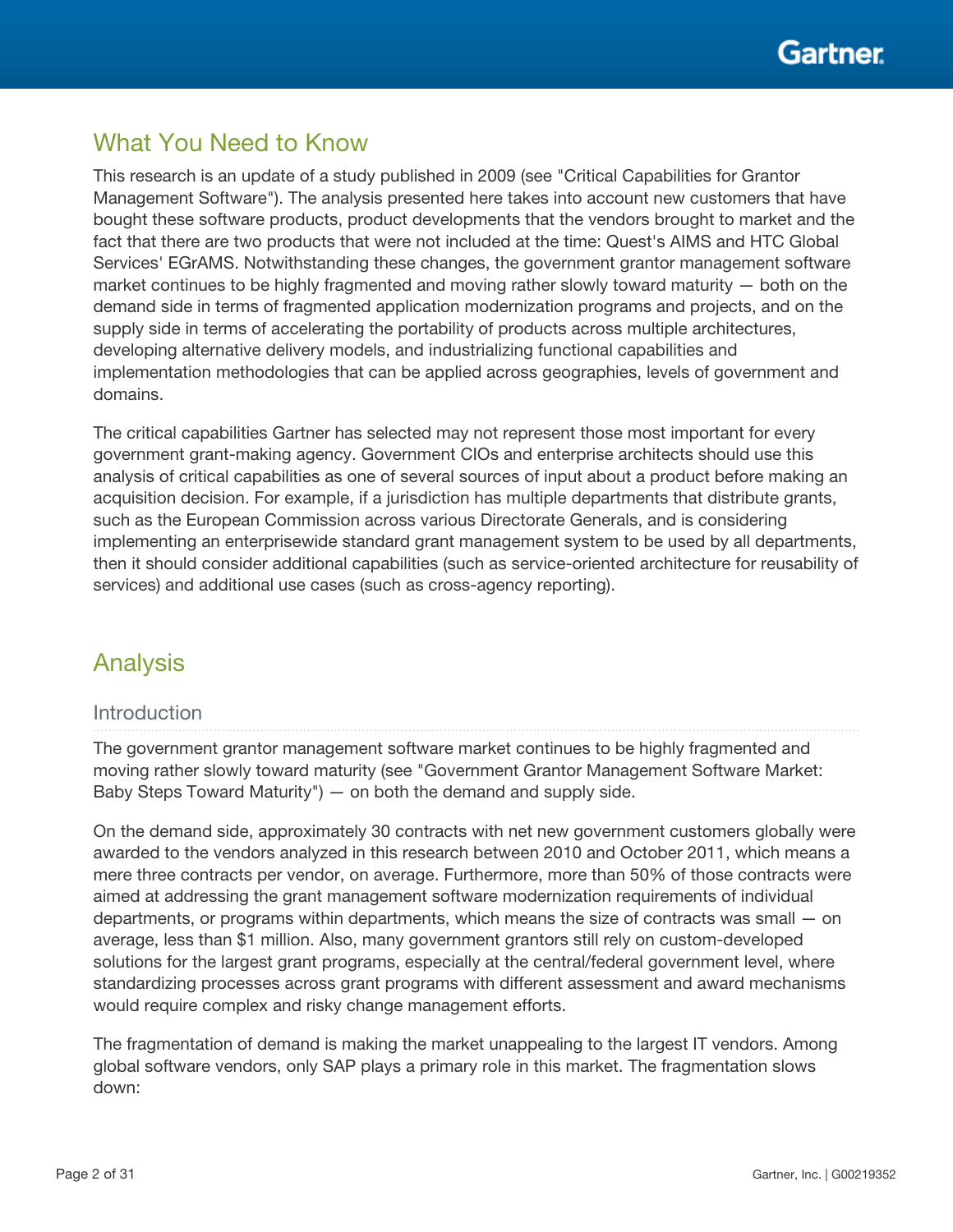

- The evolution of products toward portability of applications on multiple OSs, databases and middleware platforms.
- The availability of out-of-the-box integration interfaces with other software applications (for example, ERP systems).
- The availability of flexible configurations that respond to the needs of multiple grant programs and types, from discretionary grants for medical research to block grants for housing development. A few vendors have addressed this need through form-based workflow and table-driven rule management tools, but the agility is not yet at the level desired by every grantmaking agency, particularly large departments that deal with multiple programs.
- The availability of alternative delivery models (particularly for software as a service [SaaS]), although vendors have made some investments in this area.
- The investment of system integrators to support standard implementation and application support methodologies.

More standardized and interchangeable products could trigger a virtuous cycle that will make it more affordable for governments to modernize their grant management systems; however, with the current fiscal and political volatility, the critical mass on the demand side is unlikely to materialize in the short term. Some government grantors are using CRM software products as the basis to configure grant management solutions. This is attracting the attention of large vendors, such as salesforce.com, Microsoft and Oracle, but the uptake is still limited. In fact, Gartner research indicates that there is one Siebel user in the U.K. central government and a couple of Microsoft CRM Grants Manager accelerator users at the federal and provincial government level in Canada.

The great financial crisis had a two-phase impact on the market. The amount of money allocated to grant programs increased steadily in the immediate aftermath, as governments tried to support the economy. As a result, grant software modernization programs grew between 2008 and 2009 to keep up with reporting requirements. Since 2010, the slowdown of funding has resulted in fewer grant management software product purchases, particularly in North America and Europe. In fact, the U.S. federal government — after a spike of assistance programs in fiscal-year 2009 because of the American Recovery and Reinvestment Act (ARRA) — has experienced an 11% reduction of funding allocated to grant programs in fiscal-year 2010 and an 8% reduction in fiscal-year 2011.

It is interesting to note that small-to-midsize, grant-making agencies (for example, those awarding less than \$500 million of funds annually through a limited set of programs) see small-to-midsize vendors as a driver of better customer intimacy and product flexibility.

This research aims to help government grant agencies' enterprise architects, application managers and grant program managers understand some of the exceptions to the baby-step evolution toward maturity and the successes some of the vendors continue to have, especially in their core segments.

Many of the capabilities discussed in this research could be of interest to nongovernment grantors, such as nonprofit foundations and higher education institutions, but readers should bear in mind that 90% of the end users Gartner talked to were government agencies.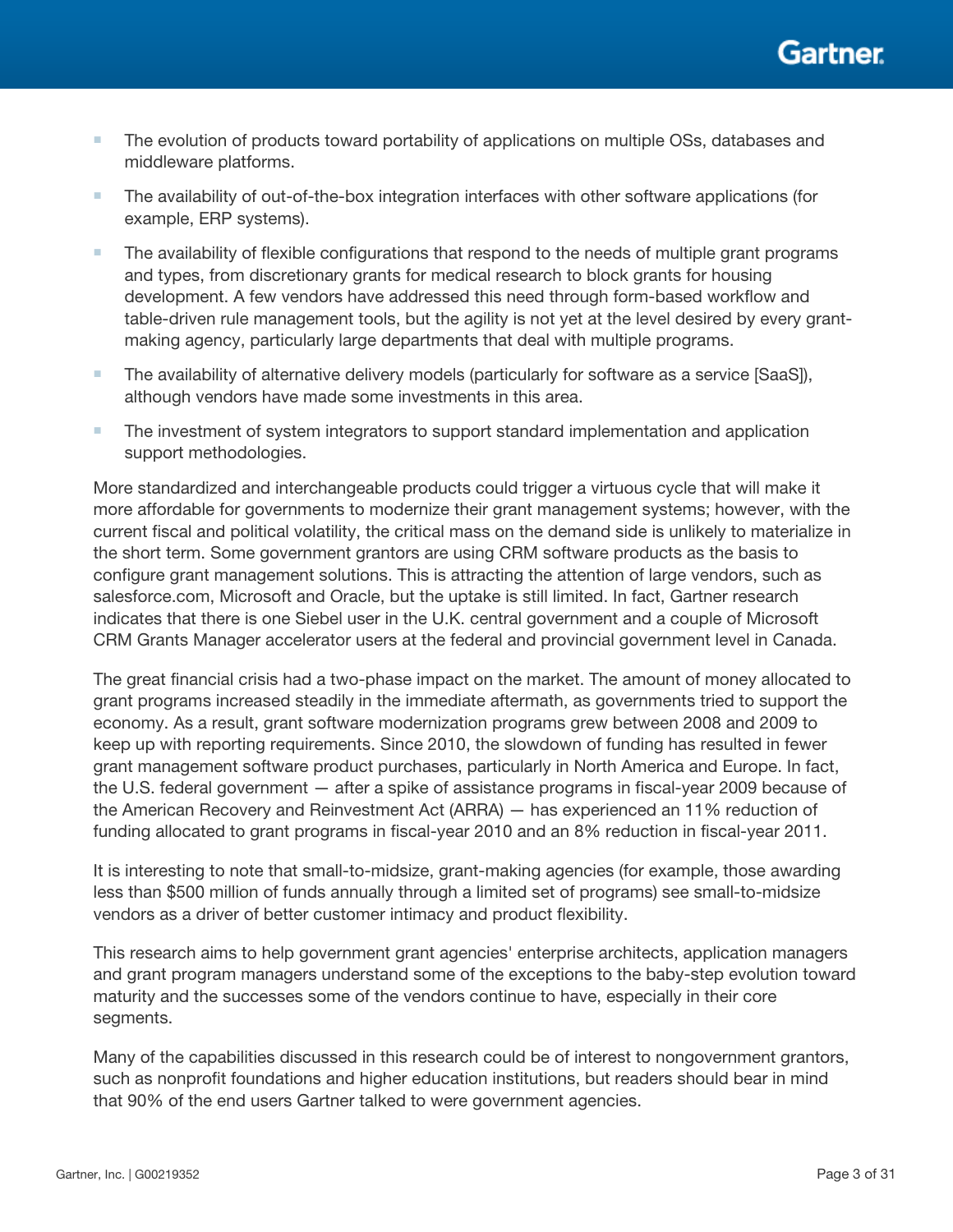# Gartner

### Product Class Definition

Grant management systems provide government grant-making agencies the ability to automate the entire life cycle of a grant (see "The Government Grants Management Domain: A Gartner Market Definition"):

- Grant program preparation, such as the identification of goals for the program and budgeting
- Grant program notification phase, such as posting an announcement on the agency/department website or sending an email to potential applicants
- Applicant relationship management, such as registering and managing correspondence
- Application intake and screening, such as online submission and handling of attachments
- Review and evaluation of applications, such as eligibility determination and panel reviews
- Negotiation and contracting, such as contract acceptance or refusal
- Post-award administration, such as expense management, disbursements, reporting, closure and audit

These applications are used across a wide variety of programs — from funding medical research in academia to financing local housing renewal initiatives in disadvantaged neighborhoods.

### Critical Capabilities Definition

Grant programs differ by the level of government, geography, award mechanism, administrative laws regulating contracting with grantees, and so on. Nevertheless, six common macrophases can be identified for most programs: program preparation, program notification, intake of applications and screening, evaluation of applications, negotiations and contractual arrangements, and administration — with applicant relationship management cutting across all phases.

Features and functions of COTS products are usually developed to meet business requirements across all macrophases of the grant's life cycle. Gartner identified six features and functions as being the most critical capabilities:

- $\blacksquare$  Multichannel grant notification  $\blacksquare$  The consumerization of IT and the socialization of data, processes and services are increasing the pressure on government agencies to make grant information seamlessly available through multiple channels — such as government agency websites, governmentwide portals, consumer social media and email — to reach potential applicants on the channel they prefer. It is important to note that the impact of social media is still very limited.
- Online self-service The complexity of some grant applications do not easily lend themselves to online self-service; however, because many applicants are organizations (such as academic research centers of local nonprofit community service providers), rather than individuals, and because the volume of applications, especially for certain programs, is very large, enabling online self-service interactions make them more effective and efficient. This is particularly true if the ability to submit applications and preapplications is combined with the ability to register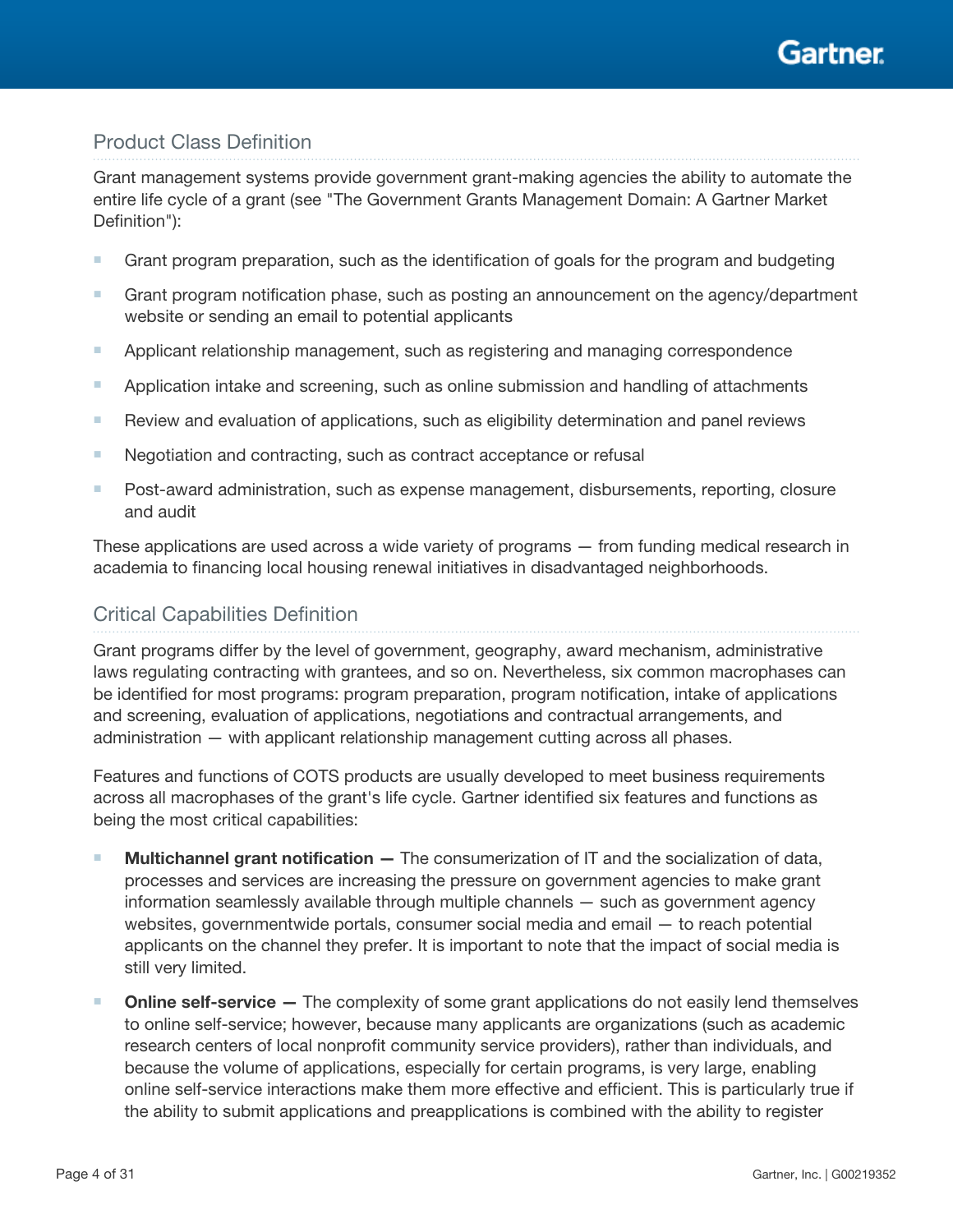

organizations (and individuals acting on their behalf) for multiple rounds of applications, create a folder with reusable information, search for new grant opportunities, attach documentation, review the status of transactions, appeal negative decisions, and submit reports.

- Collaborative review Particularly for discretionary grants, but increasingly across programs, reviews are not performed by one individual, but are performed collaboratively by clerks, managers and external reviewers. Thus, it is necessary to give appropriate reviewers access to all relevant application material, to create panels, to record meeting notes or to allow online real-time collaboration.
- Program amendments The volatility of budget and policy decisions often requires the amendment of eligibility rules, budgets and the scope of programs. Thus, flexible rule management is essential to apply those changes for an entire program or, sometimes, for individual grantees.
- Payments Grants are about disbursing money. Thus, key features include the ability to schedule and approve payments based on progress reports, to reconcile information with financial management systems, to profile payments based on the operating or capital nature of expenses for contractors and subcontractors, and to offset debts at the closure of the grants.
- **Reporting**  $-$  Fiscal pressure is increasing the need to transparently oversee not only how much money is being awarded, but also to what uses that money is put, what the outcome is and whether the outcome is achieved within the intended timeline. Thus, the level of detail of reporting requirements is increasing by the day to slice and dice information by program, project, grantee, subcontractor, geography, community and so forth. It is increasingly important — particularly for state and local governments in the U.S. — to be able to automatically feed reports into federal government systems. It is interesting to note that a few of the profiled vendors are investing more in making their data marts interoperable with business intelligence (BI) tools provided by global vendors, such as Microsoft, IBM-Cognos and SAP BusinessObjects, to enrich the end-user querying experience.

Note that the list of critical capabilities is slightly different from the one that Gartner used in 2009, so the analysis is not perfectly comparable (see "Critical Capabilities for Grantor Management Software"). The changes are because of deeper research insights that indicated, for example, that the "Design of Application Forms" or "Management and Integration of Attachments" are not any more differentiating factors among products, while new business requirements have emerged, because, for instance, the higher penetration of social media has changed the mix of grant notification channel options.

#### Use Cases

Government grant-making agencies that evaluate and deploy grant management COTS products should consider various use cases to evaluate the functional capabilities of those systems. Gartner selected three primary use cases. The critical capabilities play a different role in supporting the various use cases. Table 1 provides the weighting that each critical capability has for the various use cases. Those weightings are intended to be average across all potential government grantmaking institutions, but Gartner understands that there can be differences by type of program (such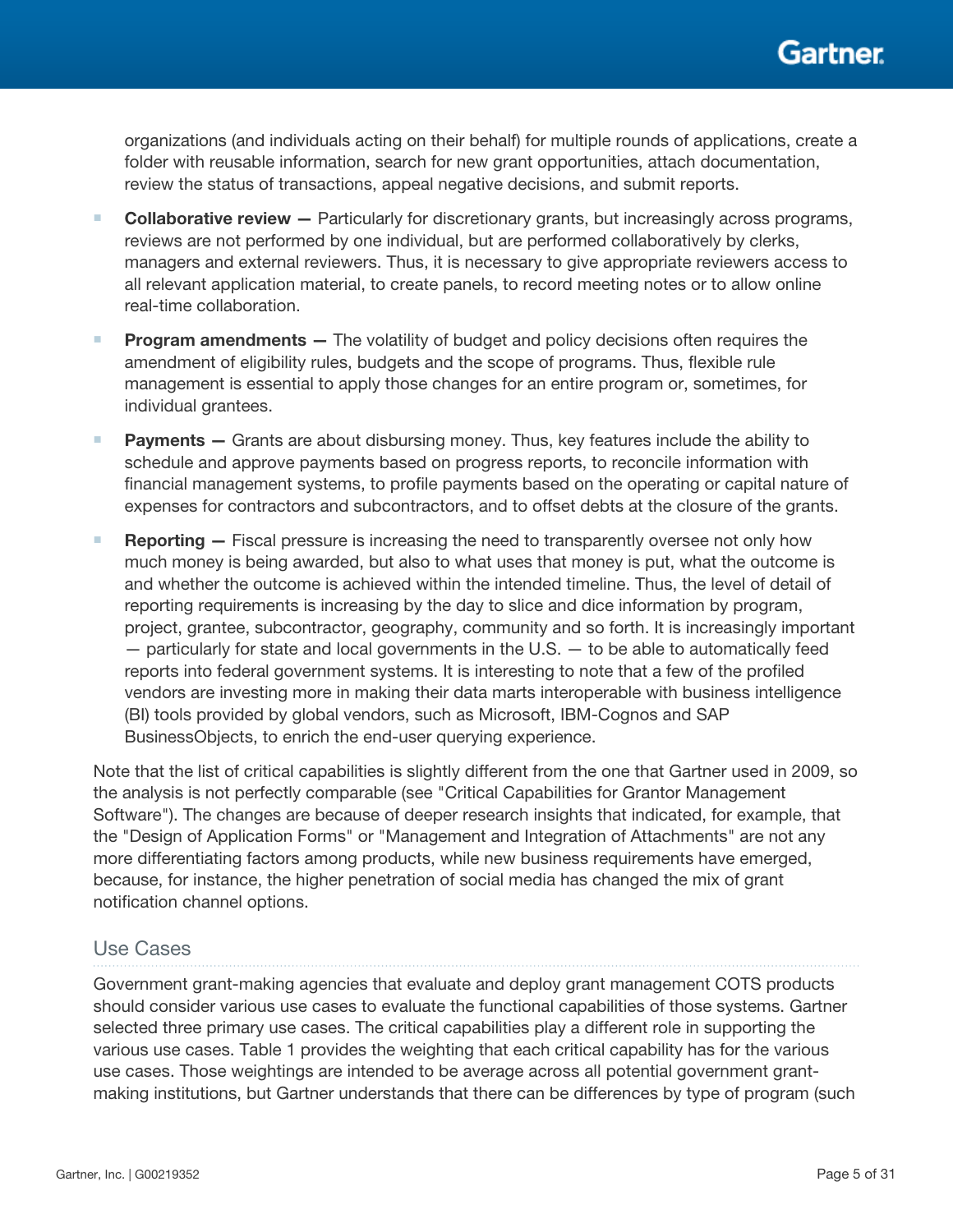as grants supporting medical research versus grants supporting economic development) and type of grants (such as block grants versus competitive grants):

- **■** Application submission/intake: The applicants need to be able to easily search and find the grant opportunity, to use self-service application processes and guidelines, to attach documents, to check the status of the application, to receive updates, and to negotiate parts of or the entire application if amendments are required. Multichannel grant notification and online self-service are key for applicants. Grant program staff, on the other hand, benefit from the automation of data intake and validation.
- **Program staff or external review and scoring:** The program manager must be able to assign the application to reviewers, or create panels of reviewers. He or she must also be able to identify whether some reviewers have conflicts of interest with a certain applicant (either the individual or the whole organization). Reviewers must be able to access (preferably online) all applications and related attachments to provide quantitative and qualitative scoring throughout single or multiple rounds of review. The manager must be able to collect all scores, perform final validation and assign a different weighting to the various scores for final approval. Workflow and security capabilities are necessary in this use case, because rules and roles need to be set and possibly tuned during the process. Collaborative review processes are essential in this use case. Program adjustments also impact the review and scoring process.
- Award administration: Once the funds have been awarded to grantees, the grant program manager and his or her staff need to process expense sheets and reimbursement claims, disburse money, and, most importantly, evaluate financial and programmatic performance. In some cases, they must make adjustments if the objectives are not achieved, as well as run audits after the grant closeout to avoid fraud. Adjustments, payments and reporting capabilities are key in this use case.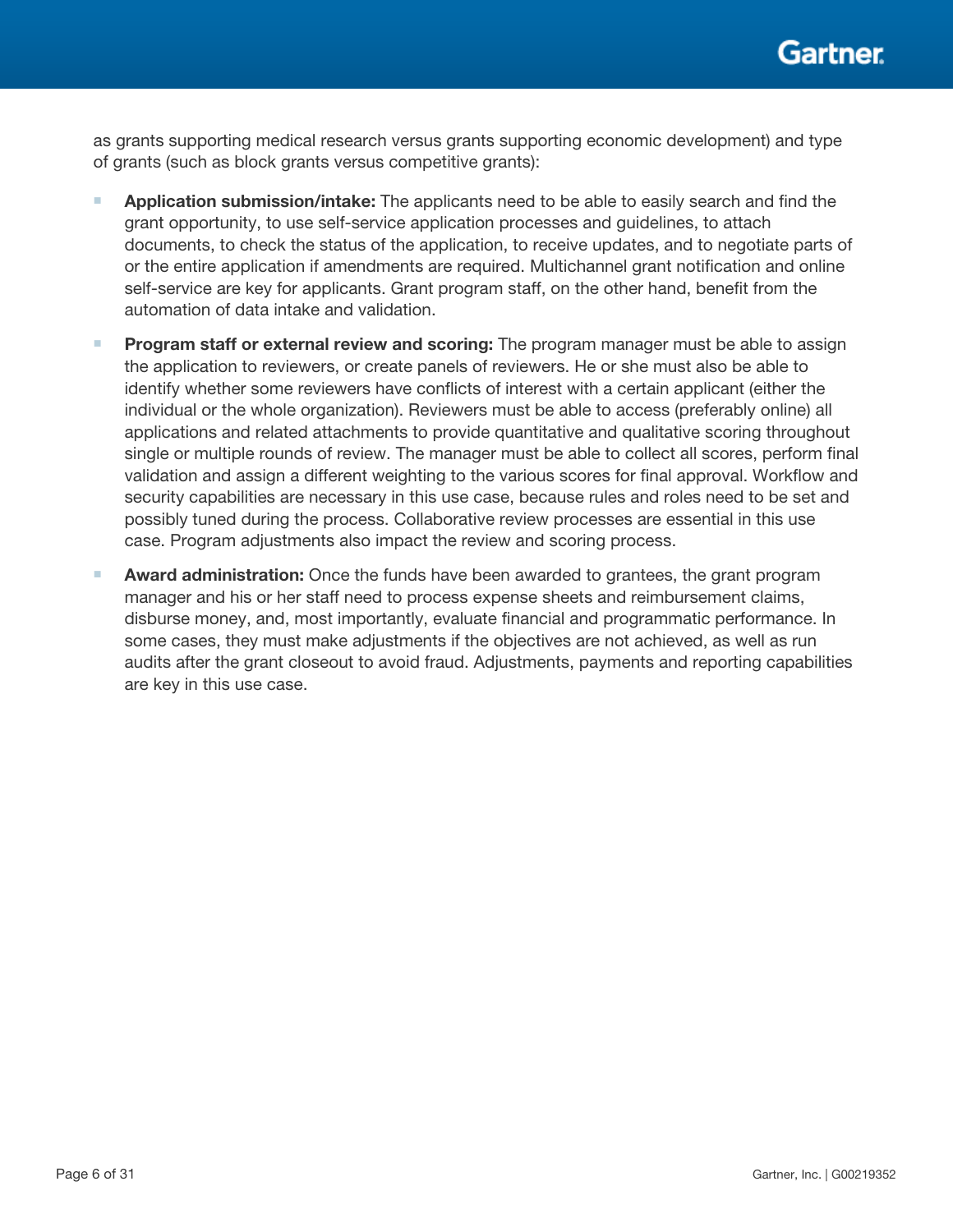# Gartner

| <b>Critical Product</b><br><b>Capabilities</b> | <b>Overall</b> | <b>Application</b><br><b>Submission/Intake</b> | <b>Application</b><br><b>Review and</b><br><b>Scoring</b> | Award<br><b>Administration</b> |  |  |
|------------------------------------------------|----------------|------------------------------------------------|-----------------------------------------------------------|--------------------------------|--|--|
| Multichannel grant<br>notification             | 10%            | 25%                                            | 0%                                                        | 0%                             |  |  |
| Online self-service                            | 20%            | 55%                                            | 20%                                                       | 5%                             |  |  |
| Collaborative review                           | 20%            | 0%                                             | 55%                                                       | 0%                             |  |  |
| Program amendments                             | 10%            | 10%                                            | 15%                                                       | 25%                            |  |  |
| Payments                                       | 15%            | 0%                                             | 0%                                                        | 25%                            |  |  |
| Reporting                                      | 25%            | 10%                                            | 10%                                                       | 45%                            |  |  |
| <b>Total</b>                                   | 100%           | 100%                                           | 100%                                                      | 100%                           |  |  |

#### Table 1. Weighting for Critical Capabilities in Use Cases

Source: Gartner (December 2011)

### Inclusion Criteria

Taking into account the relatively low level of maturity of this market, the study included:

- Vendors of COTS grant management software for government grant-making institutions: Vendors that primarily address the private nonprofit foundation market, such as MicroEdge and Bromelkamp in North America, and CC Technology and The Gallery Partnership in the U.K., were excluded. Grant management systems for grant recipients, or grantees, such as CGI AMS Advantage Grant Lifecycle Management or UNIT4 Business Software's grant management system, were also excluded.
- Software products that address the entire cycle of grant management from preparation of new funding opportunities to closeout grant awards: Vendors that offer point solutions or business process management products, such as HandySoft, and electronic document and records management products that are used as components to build a grant management solution were excluded.
- Vendors that had at least five government customers that were using the grant management software as of September 2011, globally: Vendors that only recently launched a grantor management software product and have no live customer, such as TechnologyOne in Australia, were excluded.

Based on these criteria, we included 10 vendors in this evaluation: Agate Software, Altum, Compusearch, CSDC Systems, Dulles Technology Partners, HTC Global Services, MTW Solutions,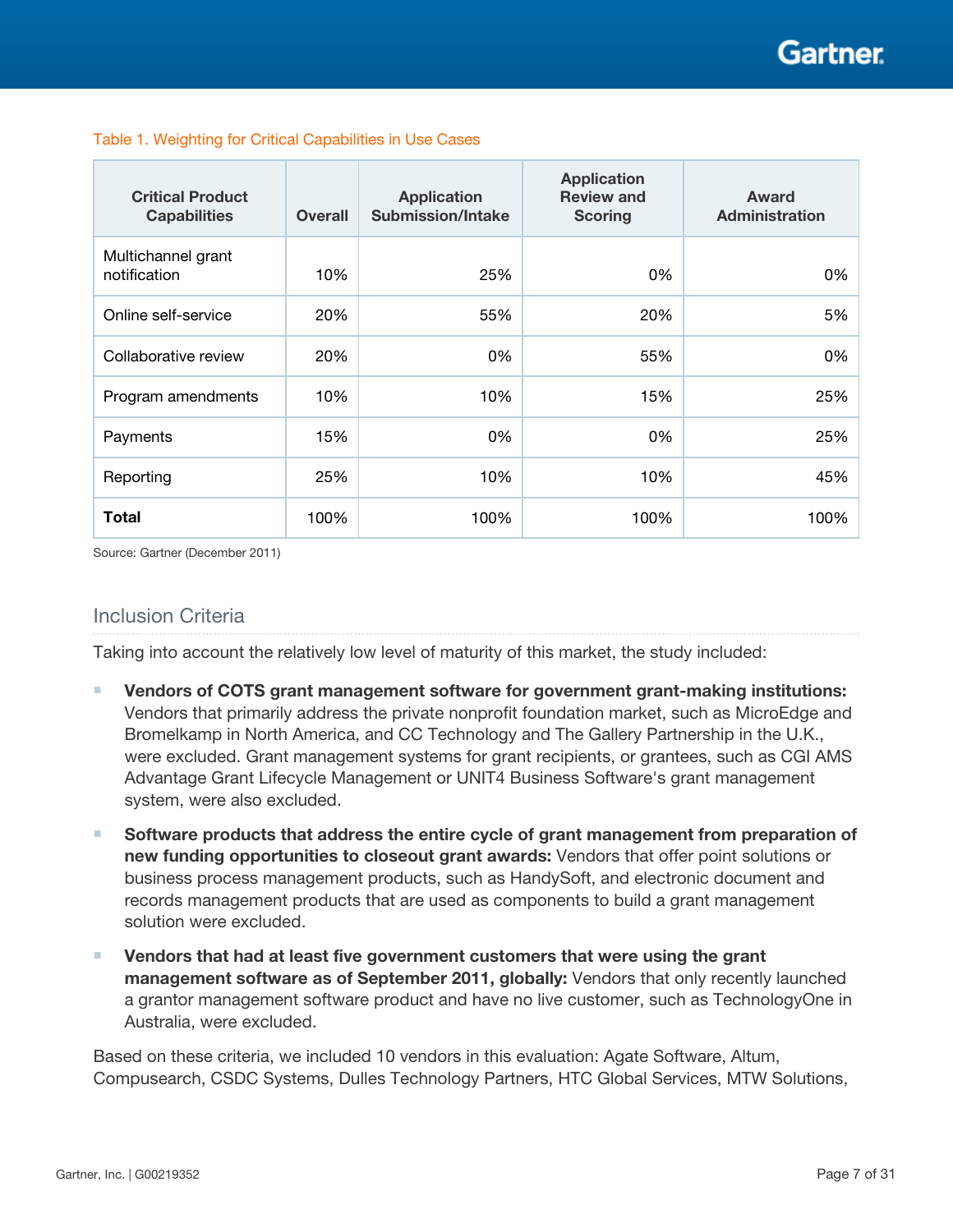Quest Computing, SAP and SmartSimple Software. For Altum, two products were analyzed (proposalCENTRAL and Easygrants).

Some Australian federal government grant-making agencies are using the grant manager module of the CA Clarity PPM suite. However, CA decided not to respond to Gartner's questionnaire. Thus, Gartner did not have enough information available to make a meaningful comparison with the other vendors.

### Critical Capabilities Rating

Each product that meets our inclusion criteria has been evaluated against the six critical capabilities, on a scale of 1.0 to 5.0 (see Table 2). The rating reflects the existing product capabilities.

#### Table 2. Product Rating on Critical Capabilities

| <b>Product</b><br>Rating              | Agate<br><b>Software</b><br>(IntelliGrants) | <b>Altum</b><br>(Easygrants) | Altum<br>(proposalCENTRAL) | Compusearch<br>(Prism) | <b>CSDC</b><br><b>Systems</b><br>(Grantium<br>G3) | <b>Dulles</b><br><b>Technology</b><br><b>Partners</b><br>(WebGrants) |  |
|---------------------------------------|---------------------------------------------|------------------------------|----------------------------|------------------------|---------------------------------------------------|----------------------------------------------------------------------|--|
| Multichannel<br>grant<br>notification | 2.5                                         | 3.0                          | 3.0                        | 3.0                    | 3.0                                               | 3.5                                                                  |  |
| Online self-<br>service               | 4.0                                         | 4.0                          | 3.5                        | 3.0                    | 4.0                                               | 4.0                                                                  |  |
| Collaborative<br>review               | 2.5                                         | 3.5                          | 3.5                        | 4.0                    | 3.5                                               | 3.5                                                                  |  |
| Program<br>amendments                 | 4.5                                         | 4.0                          | 2.0                        | 4.0                    | 4.0                                               | 3.5                                                                  |  |
| Payments                              | 3.5                                         | 3.0                          | 2.0                        | 2.5                    | 3.5                                               | 3.5                                                                  |  |
| Reporting                             | 3.5                                         | 3.5                          | 3.0                        | 3.5                    | 4.5                                               | 3.5                                                                  |  |

Source: Gartner (December 2011)

Critical capabilities are attributes that differentiate products in a class in terms of their quality and performance. Gartner recommends that users consider critical capabilities important criteria for acquisition decisions. This methodology requires users to identify the critical capabilities for a class of products. Each capability is then weighted in terms of its relative importance overall, as well as for specific product use cases. (The sum of weights across capabilities equals 100%.)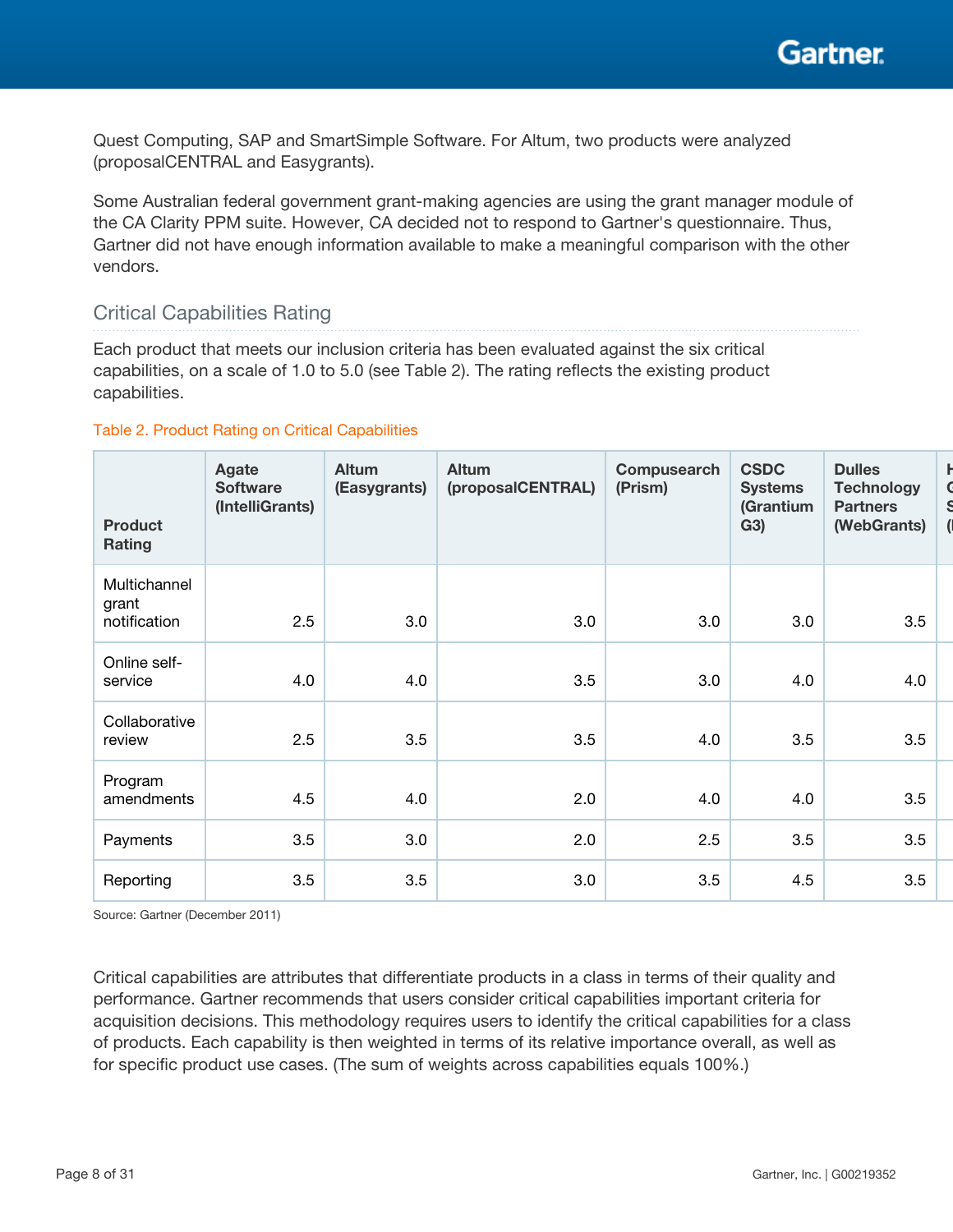Gartner

Next, products are rated in terms of how well they achieve each of the critical capabilities. A score that summarizes how well they meet the critical capabilities overall, and for each use case, is then calculated for each product.

Ratings and summary scores range from 1.0 to 5.0:

- $\blacksquare$  1 = Poor: Most or all the defined requirements are not achieved.
- $\blacksquare$  2 = Fair: Some of the requirements are not achieved.
- $\blacksquare$  3 = Good: The product meets the requirements.
- $\blacksquare$  4 = Excellent: The product meets or exceeds some requirements.
- $\blacksquare$  5 = Outstanding: The product significantly exceeds requirements.

Ratings are the result of three sources of information (sources of information are the same as the study published in 2009, but completely refreshed between June and September 2011):

- A questionnaire that each vendor responded to
- A phone briefing each vendor provided
- Gartner interviews with at least two reference customers for each vendor

Compusearch and MTW Solutions did not respond to the questionnaire or provide customer references for interviews, but they provided phone briefings as updates. Altum did not provide any customer references, and CSDC Systems provided only one.

To determine an overall score for each product (see Figure 1) in the use cases, the ratings in Table 2 are multiplied by the weighing shown in Table 1. These scores are shown in Table 3.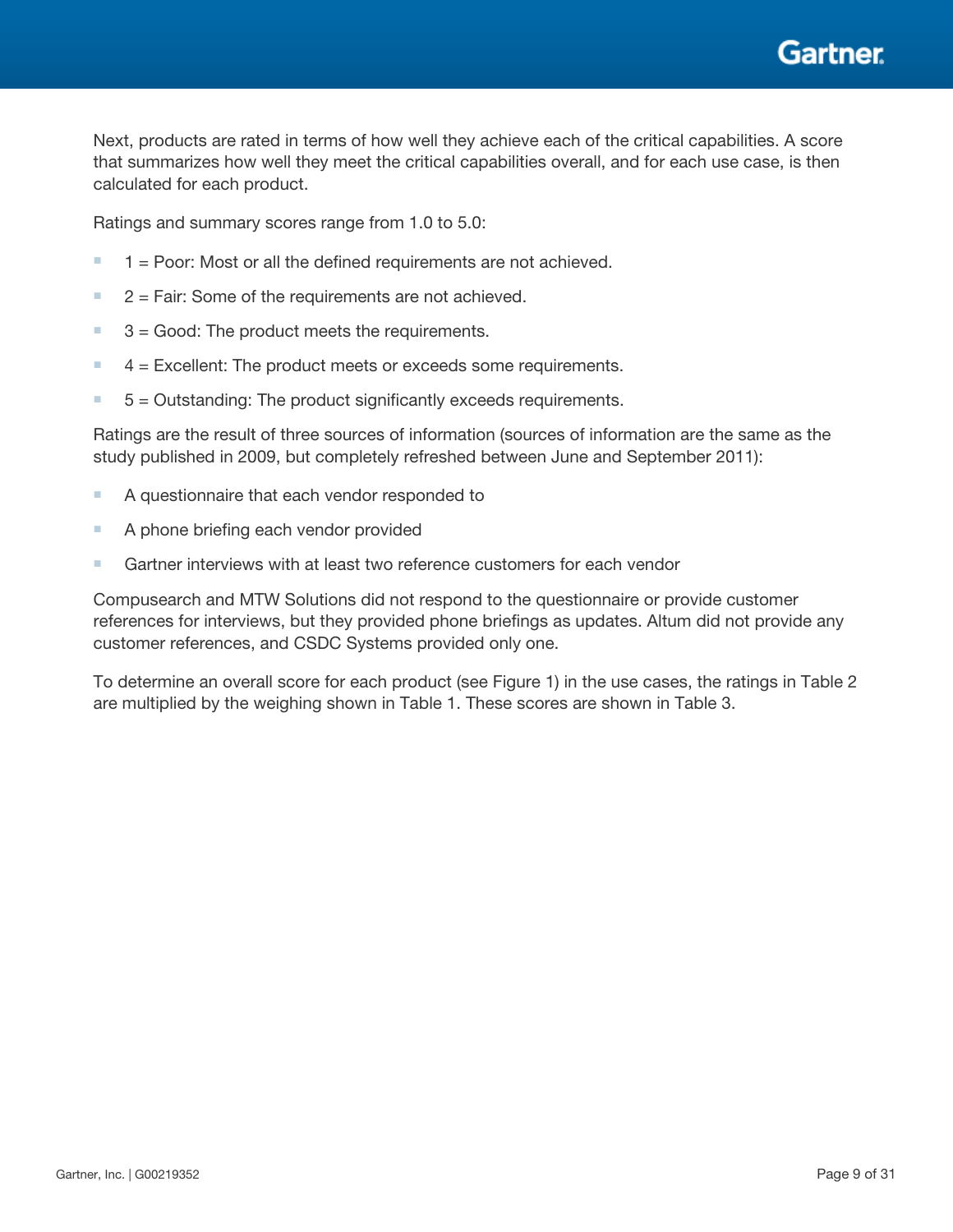Figure 1. Overall Score for Each Vendor's Product Based on the Nonweighted Score for Each Critical **Capability** 



# **Product Rating Chart**

Source: Gartner (December 2011)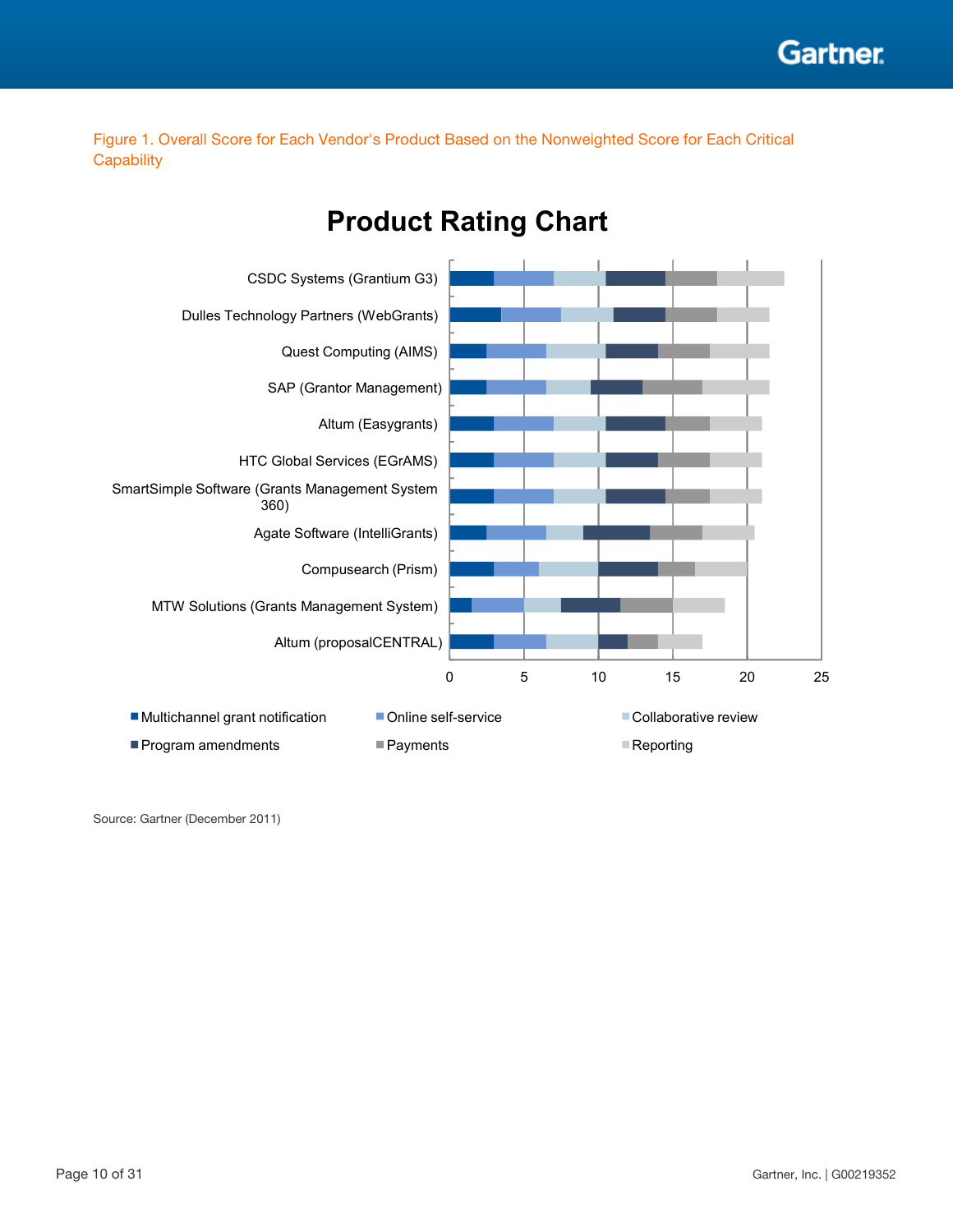#### Table 3. Product Score in Use Cases

| <b>Use Cases</b>                     | Agate<br><b>Software</b><br>(IntelliGrants) | Altum<br>(Easygrants) | Altum<br>(proposalCENTRAL) | Compusearch<br>(Prism) | <b>CSDC</b><br><b>Systems</b><br>(Grantium<br>G3) | <b>Dulles</b><br><b>Technology</b><br><b>Partners</b><br>(WebGrants) |
|--------------------------------------|---------------------------------------------|-----------------------|----------------------------|------------------------|---------------------------------------------------|----------------------------------------------------------------------|
| Overall                              | 3.4                                         | 3.5                   | 3.0                        | 3.4                    | 3.9                                               | 3.6                                                                  |
| Application<br>submission/<br>intake | 3.6                                         | 3.7                   | 3.2                        | 3.2                    | 3.8                                               | 3.8                                                                  |
| Application<br>review and<br>scoring | 3.2                                         | 3.7                   | 3.2                        | 3.8                    | 3.8                                               | 3.6                                                                  |
| Award<br>administration              | 3.8                                         | 3.5                   | 2.5                        | 3.4                    | 4.1                                               | 3.5                                                                  |

Source: Gartner (December 2011)

Product viability in Table 4 is our assessment of the vendor's strategy and its ability to enhance and support a product over its expected life cycle. It is not an evaluation of the vendor as a whole. Each product is rated on a five-point scale from poor to outstanding. Four major areas are considered:

- Strategy includes how a vendor's strategy for a particular product fits in relation to its other product lines, market direction and business overall.
- Support includes the quality of technical and account support, and customer experiences for that product.
- Execution considers a vendor's structure and processes for sales, marketing, pricing and deal management.
- Investment considers the vendor's financial health and the likelihood of the individual business unit responsible for a product to continue investing in it.

Each area is scored on a 1 (poor) to 5 (excellent) scale. Ratings of the four areas were summed up to define the summary scoring:

- Sum of four areas from 4 to  $6 =$  poor product viability
- Sum of four areas from  $7$  to  $10 =$  fair product viability
- Sum of four areas from 11 to 14 = good product viability
- Sum of four areas from 15 to  $17$  = excellent product viability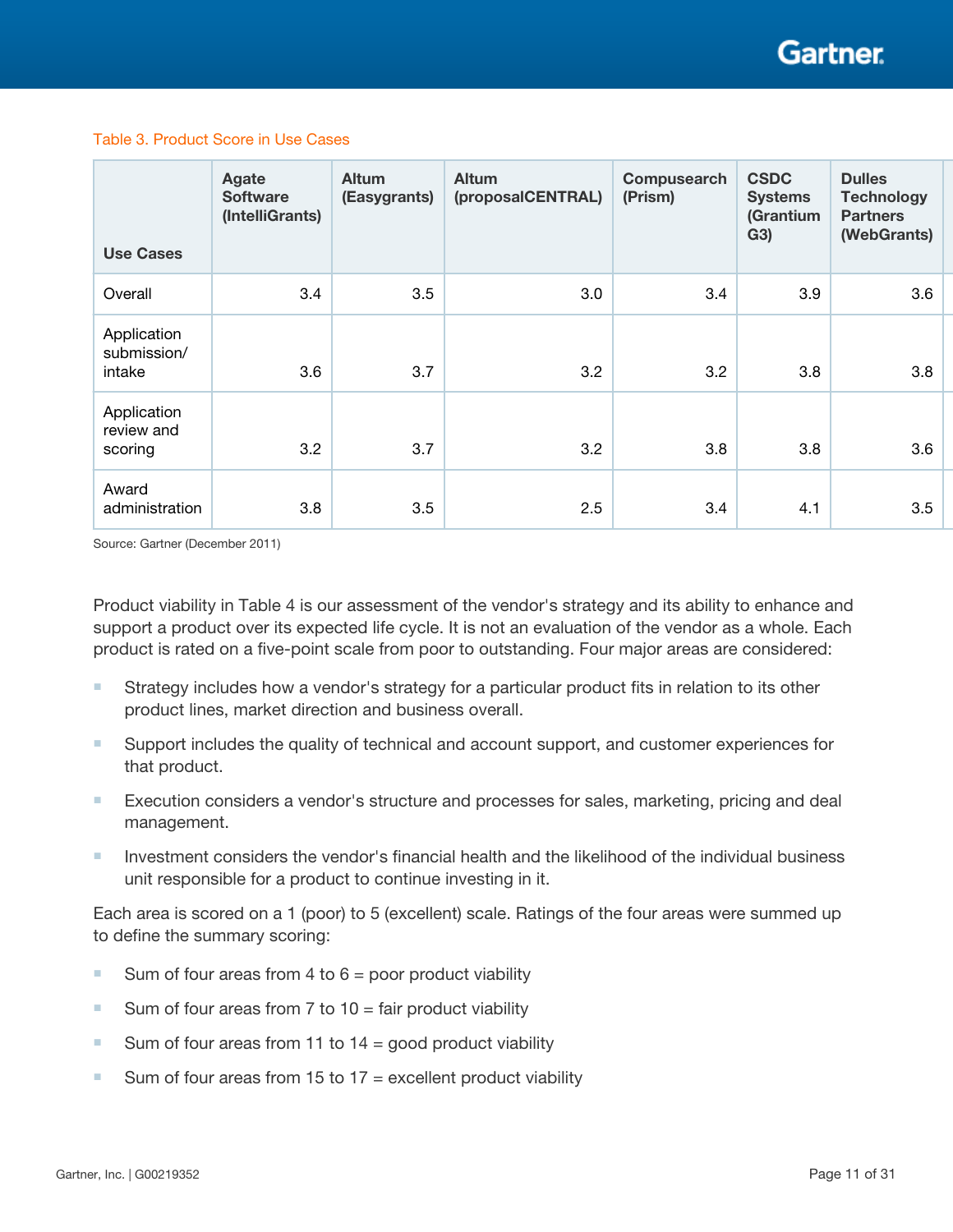■ Sum of four areas from 18 to 20 = outstanding product viability

#### Table 4. Product Viability

| Vendor/<br><b>Product</b><br><b>Name</b> | Agate<br><b>Software</b><br>(IntelliGrants) | <b>Altum</b><br>(Easygrants) | <b>Altum</b><br>(proposalCENTRAL) | <b>Compusearch</b><br>(Prism) | <b>CSDC</b><br><b>Systems</b><br>(Grantium<br>G3) | <b>Dulles</b><br><b>Technology</b><br><b>Partners</b><br>(WebGrants) | <b>HTC</b><br><b>Globa</b><br>Servi<br>(EGr/ |
|------------------------------------------|---------------------------------------------|------------------------------|-----------------------------------|-------------------------------|---------------------------------------------------|----------------------------------------------------------------------|----------------------------------------------|
| Product<br>Viability                     | Good                                        | Good                         | Fair                              | Good                          | Good                                              | Good                                                                 | Good                                         |

Source: Gartner (December 2011)

Table 4 only provides a summary assessment of those four areas. Readers should look at the qualitative comments provided in the following section to better understand the vendor's ability to provide service support directly or through partners, the market segments they serve, and the technical requirements.

The weighted capabilities scores for all use cases are displayed as components of the overall score.

Figure 2 shows the vendor scores for the overall use case.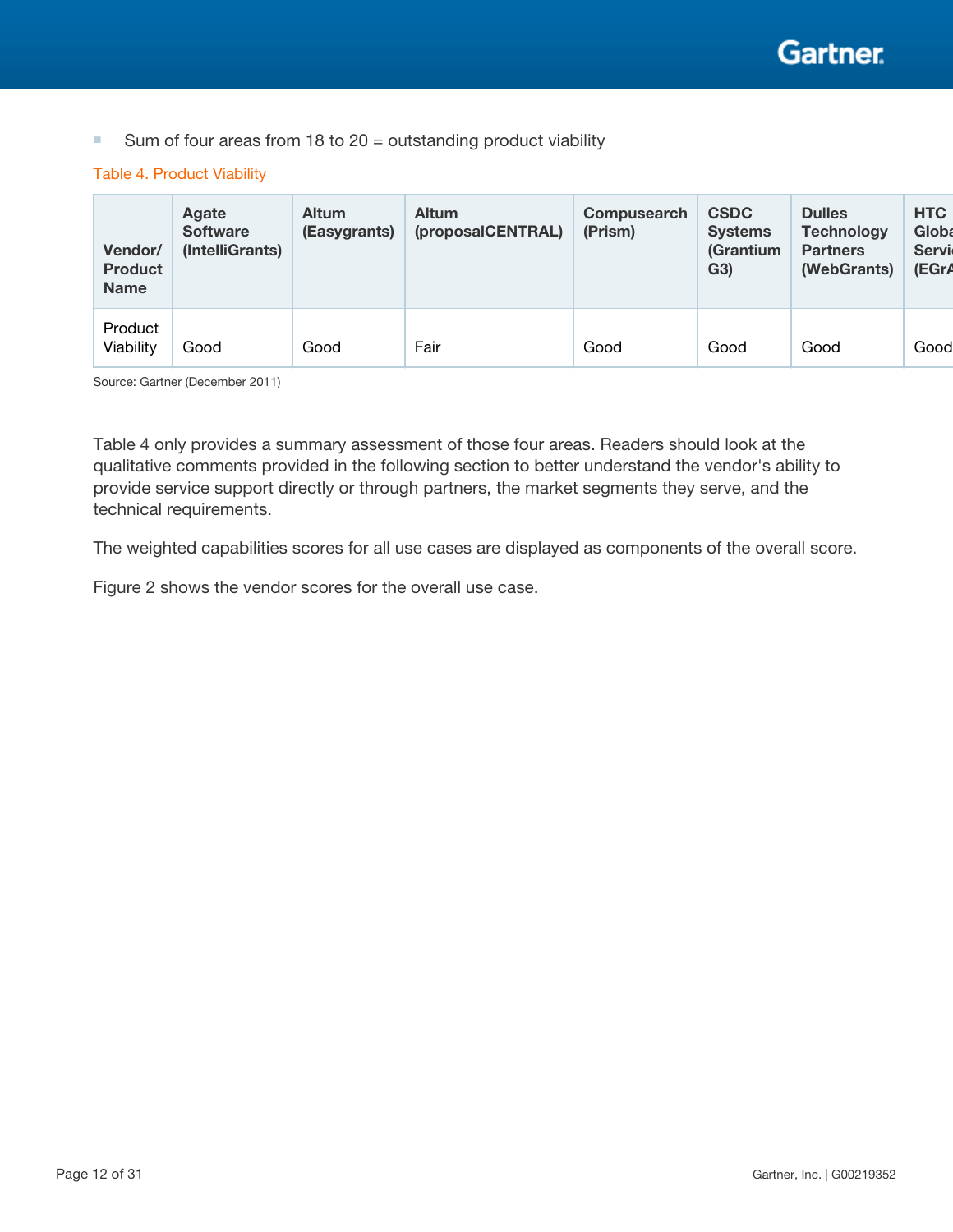

#### Figure 2. Overall Use Case



# **Overall Use Case**

Source: Gartner (December 2011)

Figure 3 shows the vendor scores for the application submission/intake use case.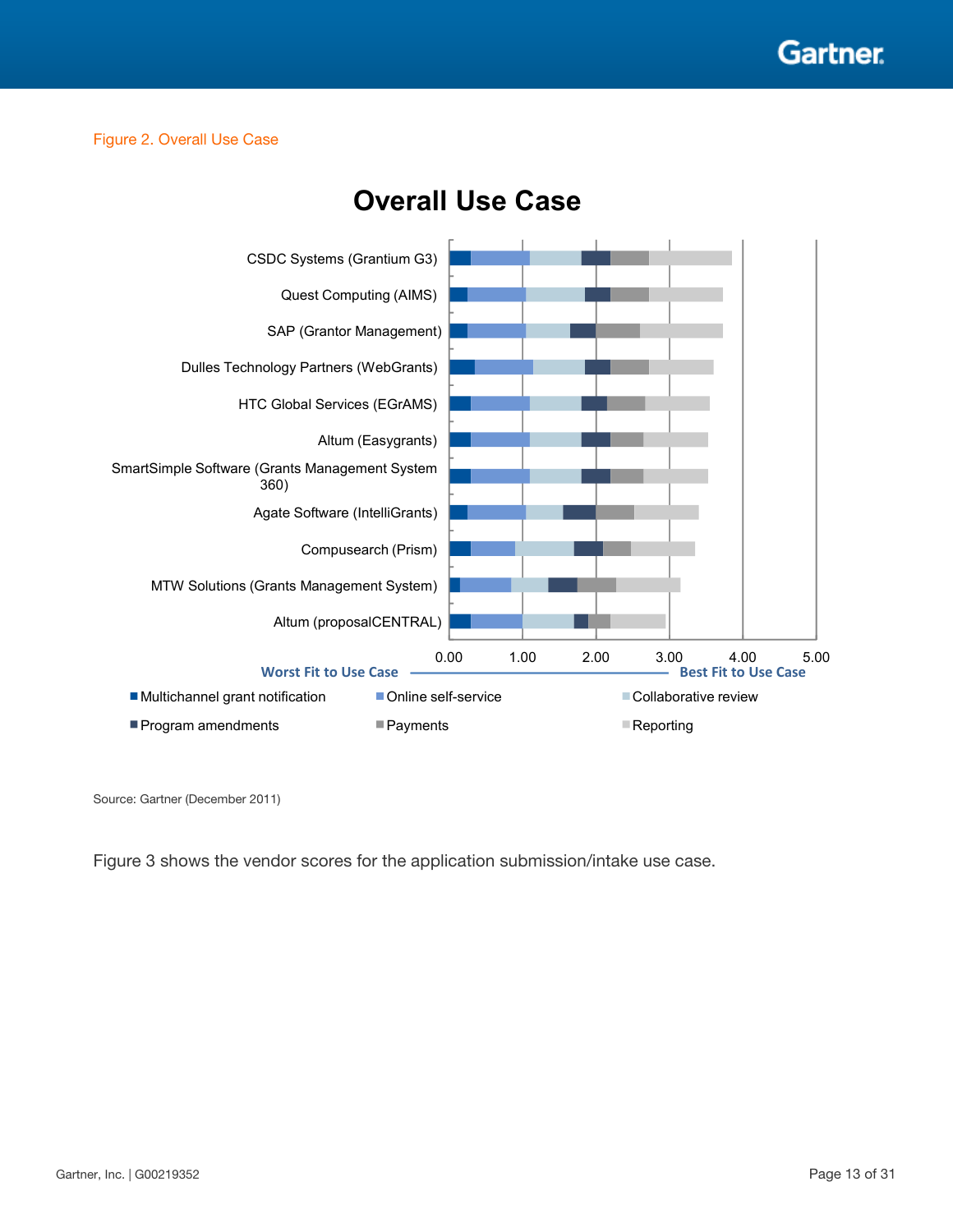

Figure 3. Application Submission/Intake Use Case



# **Application Submission/Intake Use Case**

Source: Gartner (December 2011)

Figure 4 shows the vendor scores for the application review and scoring use case.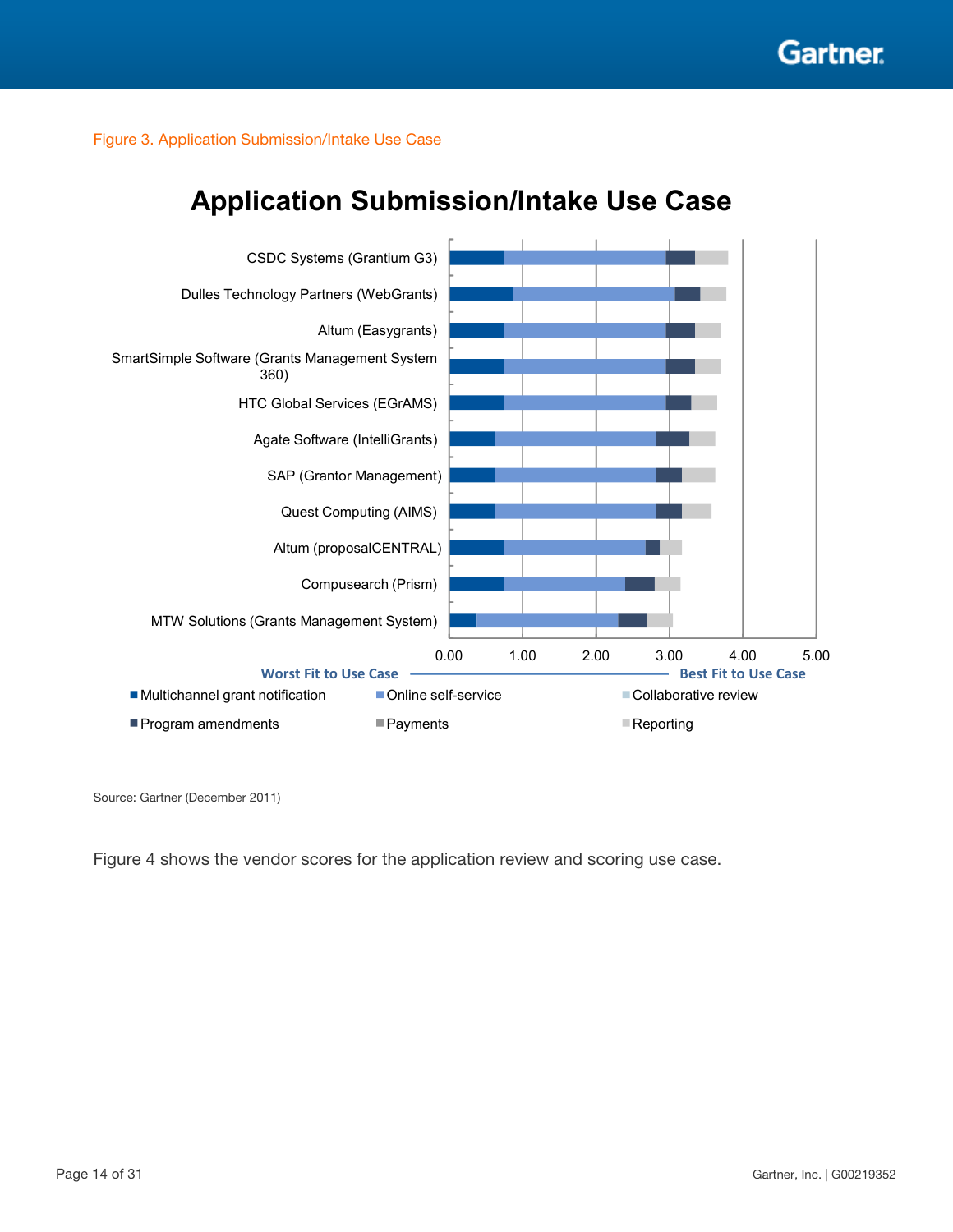Figure 4. Application Review and Scoring Use Case

# **Application Review and Scoring Use Case**



Source: Gartner (December 2011)

Figure 5 shows the vendor scores for the award administration use case.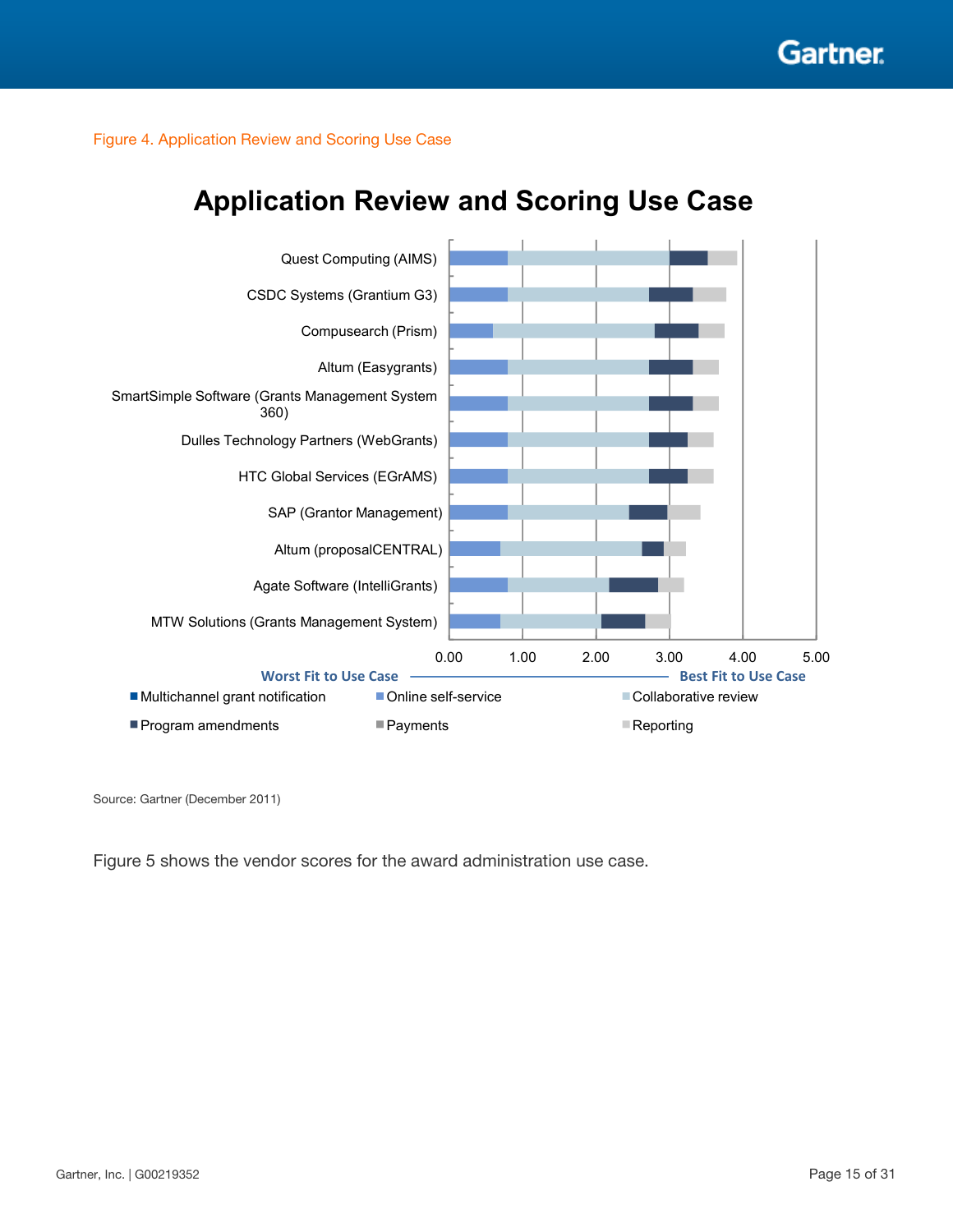

Figure 5. Award Administration Use Case



# **Award Administration Use Case**

Source: Gartner (December 2011)

#### Vendors

### Agate Software (IntelliGrants)

Company background: Agate Software first developed a grant management system in the mid-1990s. Since then, it has entirely focused its employees and R&D efforts on its IntelliGrants product line. Gartner estimates that the company employs approximately 50 full-time equivalents and enlists approximately 45 active customers. More than 90% of them are in the state government sector in the U.S. — particularly among transportation, education, housing and community, public safety, and justice departments (or programs and agencies within those departments) — and some are in the nonprofit sector.

**Product capabilities:** The current version of the product is IntelliGrants v.12.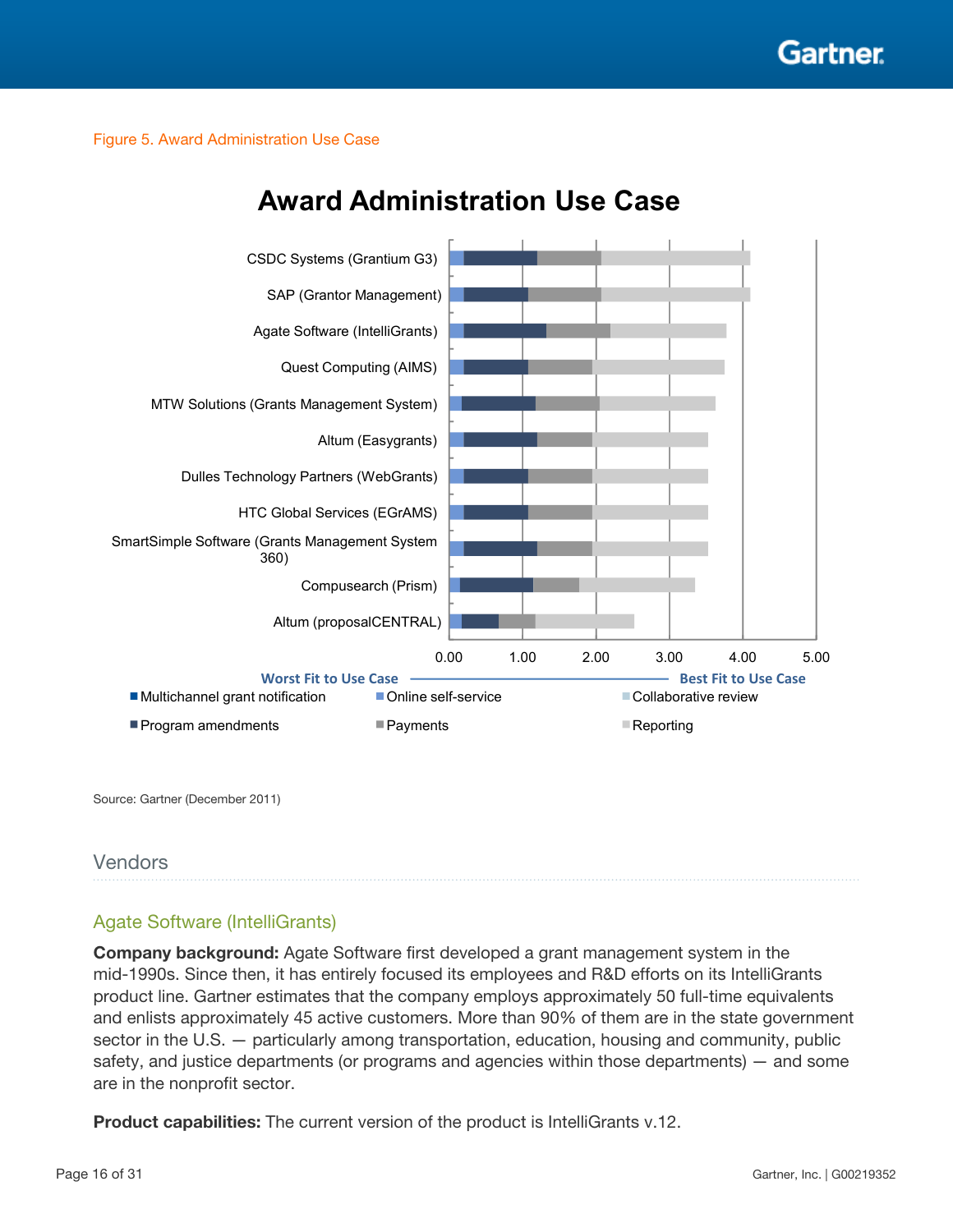*Strengths:* IntelliGrants offers comprehensive functionality for block/formula grant programs for applicant registration (both individuals and organizations) and online self-service, which includes the recent addition of on-screen validation and dynamic triggering of fields and forms based on data selection, application intake, review, and scoring for program staff and managers, as well as postaward administration — particularly reporting by program, project, contract, and subcontracts, and the automation of payments from program funds (for example, by configuring triggers once expense claims have reached a certain threshold).

*Challenges:* IntelliGrants has limited flexibility to meet collaborative peer review process requirements, such as online collaboration among reviewers, peer reviewer knowledgebase and conflict-of-interest assessment, which are relevant for competitive grant programs, such as scientific research. IntelliGrants does not offer out-of-the-box text search capabilities or social media features, which impacts the multichannel notification capability and the online experience. It does not provide out-of-the-box functionalities related to making payments and cashing in refunds, or debt collection offset at the closure of a grant, but offers integration with SAP ERP and Oracle PeopleSoft to complement those features.

#### Product viability:

*Strengths:* Agate can count on fully dedicated business development, R&D, and system configuration and implementation service expertise with a wide range of U.S. state government departments — particularly in the block grant domain. Along with Dulles Technology Partners and SmartSimple Software, Agate recorded the largest number of net new customer wins (among the vendors assessed here) between 2010 and 2011, which is evidence of continued market traction.

*Challenges:* Agate's small size could stretch its resources when multiple implementation projects run concurrently, because there are no structured partnerships with system integrators. Agate has limited experience with alternative delivery models, because it offers application hosting, but has no live customers yet and does not offer a SaaS version. All products are sold directly by Agate, which limits the company's reach to penetrate new markets. Marketing efforts consist of publishing brochures and case studies, while no wide-reaching campaigns or user group events are organized to enhance customer intimacy. IntelliGrants is a .NET-based product that runs primarily on Microsoft database management systems (DBMSs), OSs and middleware, which gives limited flexibility to customers that have a different architecture.

Government grant-making departments/agencies that should consider the product: U.S. and Canadian state, regional and provincial government agencies that manage block grant programs and U.S. nonprofit organizations that fund community programs, such as housing

Government grant-making departments/agencies that should consider alternative products: National and federal government agencies — particularly those that manage competitive/ discretionary grant programs — and grantor agencies outside of North America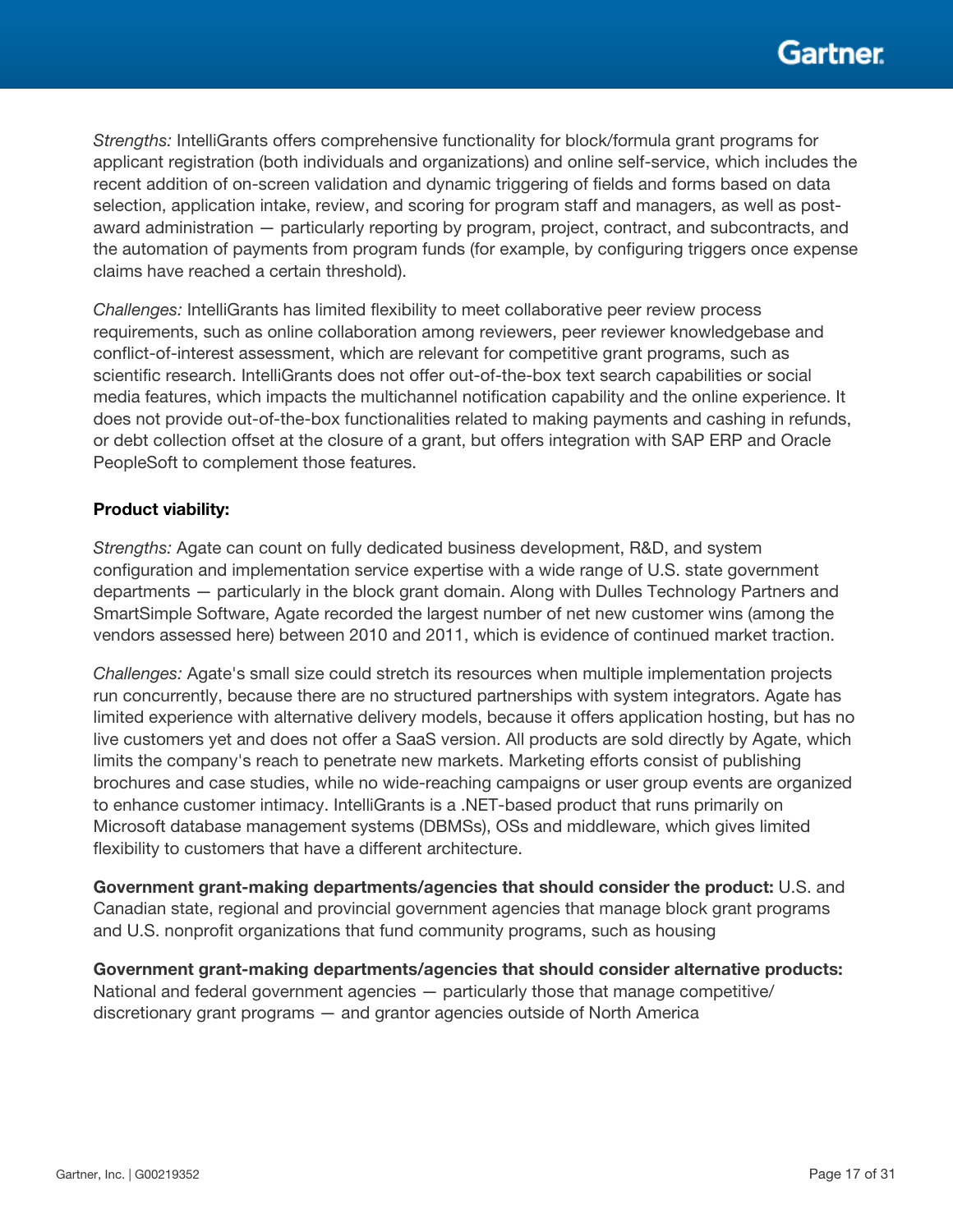### Altum (Easygrants)

Company background: Altum is a U.S.-based COTS product vendor that has approximately 70 employees. The vendor also provides custom software development and COTS implementation services to federal government departments, particularly in the area of performance management. Altum's offerings include two product lines for grantor management: Easygrants and proposalCENTRAL (the latter is only available as a SaaS). Approximately 75% of Altum's revenue is generated in the government sector, while 25% is generated in the nonprofit foundation sector. Gartner estimates that Easygrants has approximately 20 customers (half of which are in the government sector) and that proposalCENTRAL has approximately 60 customers (20% of which are in the government sector).

Product capabilities: The current version of the product is Easygrants 6.5.3.

*Strengths:* Easygrants has been deployed for application submission/intake, validation and prescreening, and post-award administration for block and discretionary grants. Product performance and scalability were significantly enhanced because of the implementation of the application intake solution for the ARRA's Rural Broadband program. New functionalities include enhanced configuration flexibility and tagging, labeling screens, and defining favorites (for example, programs, reports and contacts), which make navigation easier for program staff and applicants.

*Challenges:* Customers that Gartner spoke with indicated that collaborative review and scoring processes required more configuration than customers expected in some cases. Out-of-the-box reporting satisfy the basic requirements for financial reporting by project and contract, but is not as sophisticated for ad hoc analysis of program-operating outcomes. Easygrants tracks payment information, and provides management of payment scheduling and release for the post-award process; however, for the actual payment, cashing in of refunds or debt collection offset at the closure of a grant requires integration with financial management systems. Thus, customers have to custom-develop add-ons, or batch integrations with ERP products.

#### Product viability:

*Strengths:* Altum has more experience than many of its direct competitors with alternative delivery models. In fact, Easygrants has been deployed as a managed application, and the ARRA Rural Broadband implementation provided Altum with additional experience, because it was a shared implementation between the U.S. Department of Agriculture and the U.S. Department of Commerce, which Altum is now able to support as a U.S. government community cloud offering in partnership with the U.S. Department of Commerce National Technical Information Service. Increased investment in marketing efforts, such as dedicated campaigns and an international road show, resulted in the first signs of growth beyond the U.S. Altum has partners in the U.S. and the U.K. to deliver Easygrants as a hosted solution.

*Challenges:* The relatively small size of the organization, compared with global software vendors, such as SAP, could stretch resources in case of multiple implementation projects running concurrently, because there are no structured partnerships with system integrators. Sales are currently handled only directly by Altum, rather than through channel partners, which limits the business development capabilities. For example, the U.S. state government market, which is more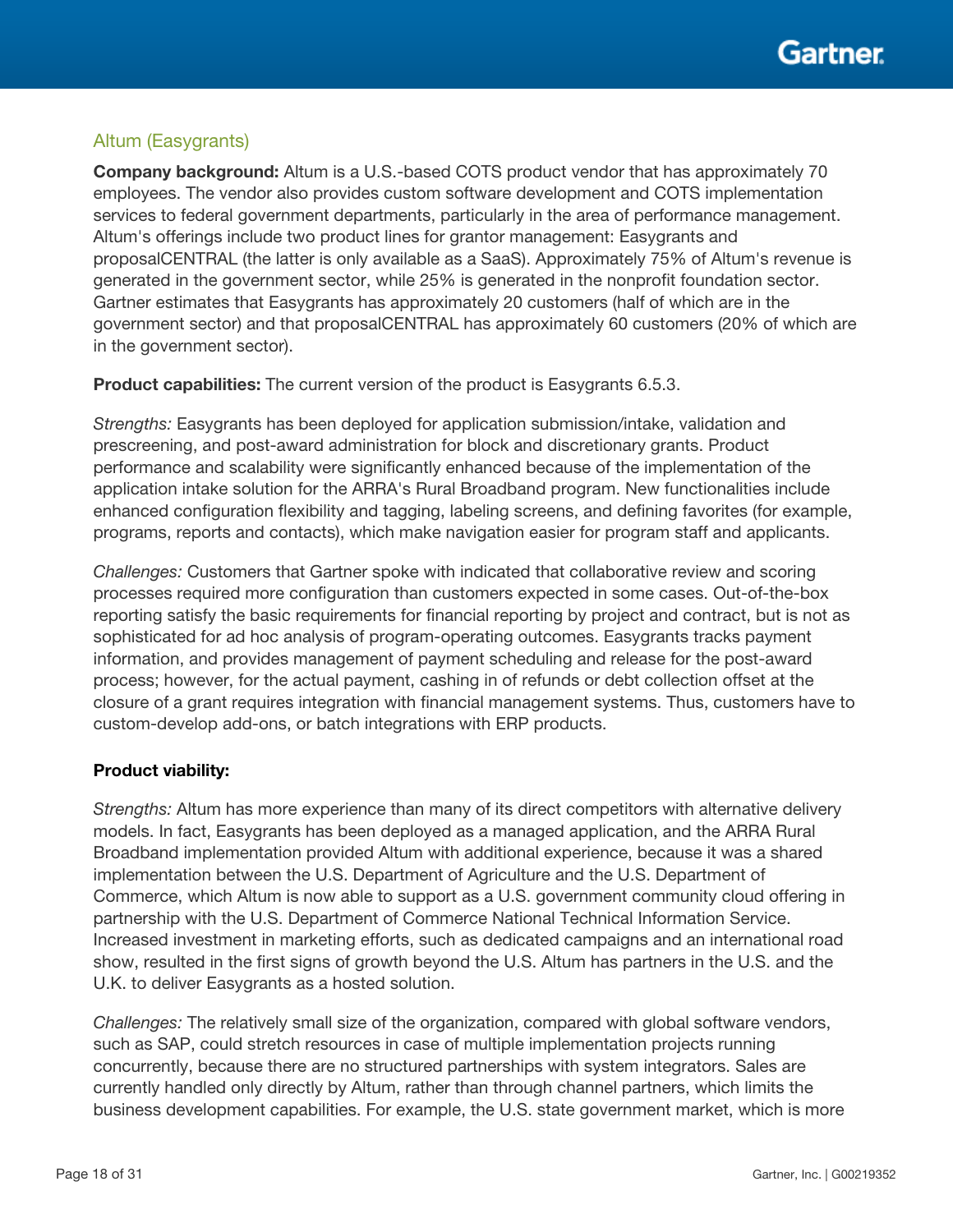

fragmented than the federal government, requires domain-specific expertise in areas such as education, transportation, and community and housing. Altum lacks the internal resources or partners to penetrate these areas significantly. Easygrants is a .NET-based product that runs primarily on Microsoft DBMSs, OSs and middleware, which gives limited flexibility to customers that have a different architecture.

Government grant-making departments/agencies that should consider the product: U.S., U.K. and Canadian federal government agencies that handle any type of grant program, as well as nonprofit organizations in those countries

Government grant-making departments/agencies that should consider alternative products: State government agencies in the U.S. and Canada, and government agencies outside of the U.S., the U.K. and Canada (which should consider Altum with care, because the vendor is in the early stages of development in those markets)

#### Altum (proposalCENTRAL)

Company background: Altum is a U.S.-based COTS product vendor that has approximately 70 employees. The vendor also provides custom software development and COTS implementation services to federal government departments, particularly in the area of performance management. Altum's offerings include two product lines for grantor management: Easygrants and proposalCENTRAL (the latter is only available as a SaaS). Approximately 75% of Altum's revenue is generated in the government sector, while 25% is generated in the nonprofit foundation sector. Gartner estimates that Easygrants has approximately 20 customers (half of which are in the government sector) and that proposalCENTRAL has approximately 60 customers (20% of which are in the government sector).

#### Product capabilities:

*Strengths:* proposalCENTRAL is being used successfully for the automation of front-end functionalities, such as applicant registration and application intake. The application review and scoring functionality is particularly suitable for discretionary grant programs that involve external panelists, because it offers capabilities to compile and review information completely online. For example, a recent enhancement included multiple reviewer critique form configurations to have different critique forms for each grant program and/or reviewer role while being reviewed in a single committee.

*Challenges:* Compared with other products analyzed in this research, proposalCENTRAL has some capability gaps in post-award administration — particularly program amendments and reporting (for example, it limits the narrative text or flexibility of ad hoc querying, claim/payment management and integration with financial management systems).

#### Product viability:

*Strengths:* Along with SmartSimple Grants Management System 360, proposalCENTRAL is the product with the most successful SaaS model, which makes the solution very affordable for smaller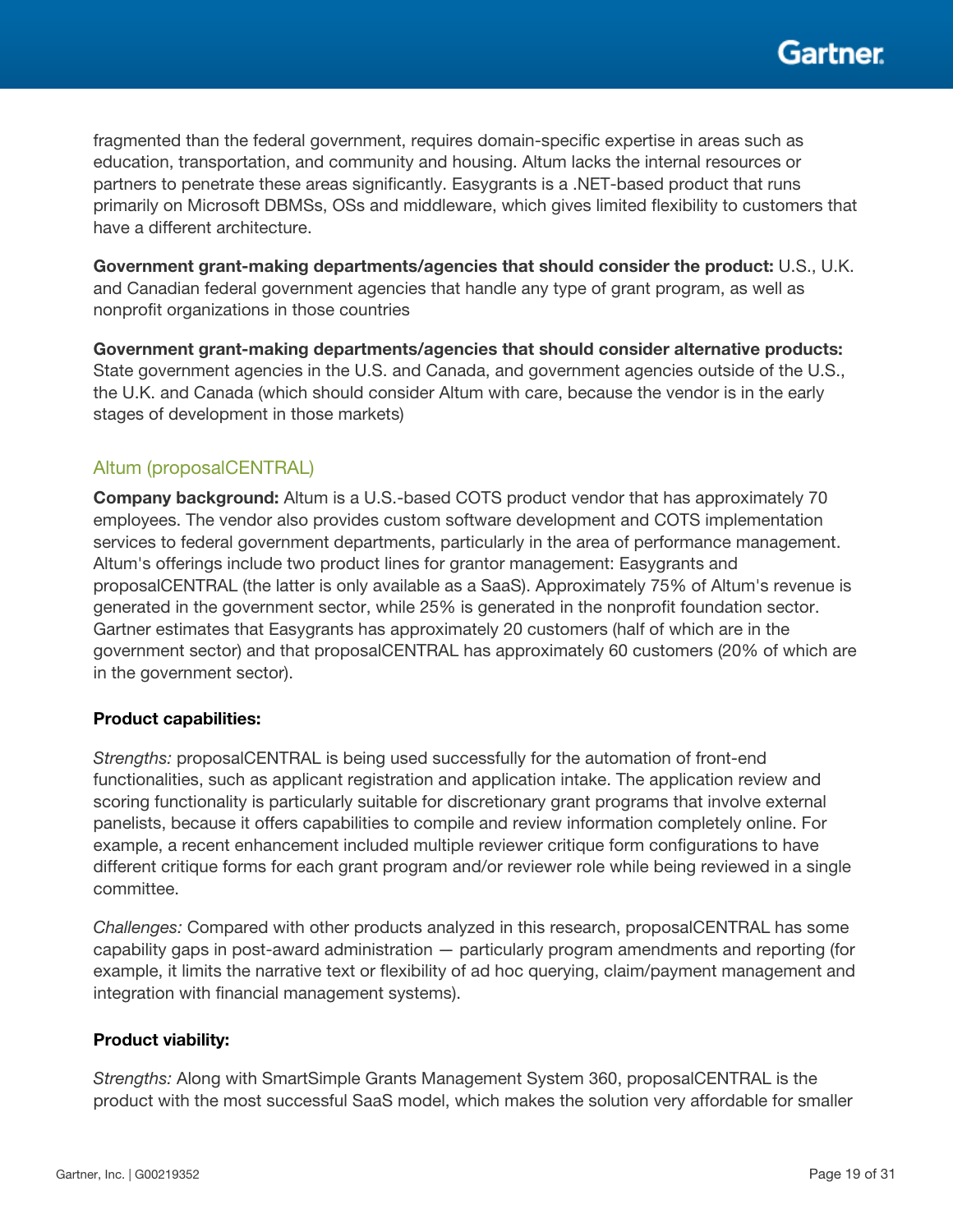organizations that cannot invest in an on-premises implementation, or for grant programs that could be shut down after a brief period.

*Challenges:* Investments in product development and support are continuing for proposalCENTRAL; however, Easygrants contributes a larger share of revenue generation for Altum, which could trigger future plans to consolidate the two product road maps into Easygrants.

Government grant-making departments/agencies that should consider the product: Nonprofit foundations, academic institutions, and small and midsize government agencies or programs within larger agencies with limited budgets

Government grant-making departments/agencies that should consider alternative products: Large grant-making government departments managing multiple billion-dollar programs, and grantmaking agencies whose first priority is to have a comprehensive award administration tool with flexible BI capabilities

#### Compusearch (Prism)

Company background: Compusearch develops, markets and supports the Prism suite, which provides government procurement and government grant management functionalities for the U.S. federal government sector. Compusearch's annual revenue is approximately \$28 million, and it employs 160 people. Gartner estimates that Prism is live at more than 50 federal government departments and agencies, but only six of them use the product for grant management programs.

Product capabilities: The current version of the product is Prism Grants 7.

*Strengths:* Prism Grants 7 provides functionalities for the entire grant life cycle and is highly tailored to U.S. federal government assistance programs. It also provides out-of-the-box interfaces to more than 30 federal systems, including Financial Systems Integration Office (FSIO)-certified financial systems, Federal Assistance Awards Data System (FAADS), Integrated Acquisition Environment (IAE) initiatives such as Central Contractor Registration (CCR), and other business management systems.

*Challenges:* Prism Grants 7 does not provide some functionalities that are provided by other solutions commonly used by U.S. federal government agencies, such as electronic data capture and validation of applications, which is provided by Grants.gov, program preparation, budgeting and amendments, and payments and debt collection offsets, which are provided by commonly used financial management systems. As a result, it can only automate portions of the grant's life cycle for grant-making agencies outside the federal government.

#### Product viability:

*Strengths:* Prism Grants 7 has a strong installed based as a government procurement solution, which offers ample cross-selling opportunities. System development, implementation, marketing and sales are fully dedicated to the U.S. federal government, which ensure great customer intimacy. Partnerships with some large system integrators operating in the federal government market ensure a further base of system deployment and integration skills. Compusearch has significantly increased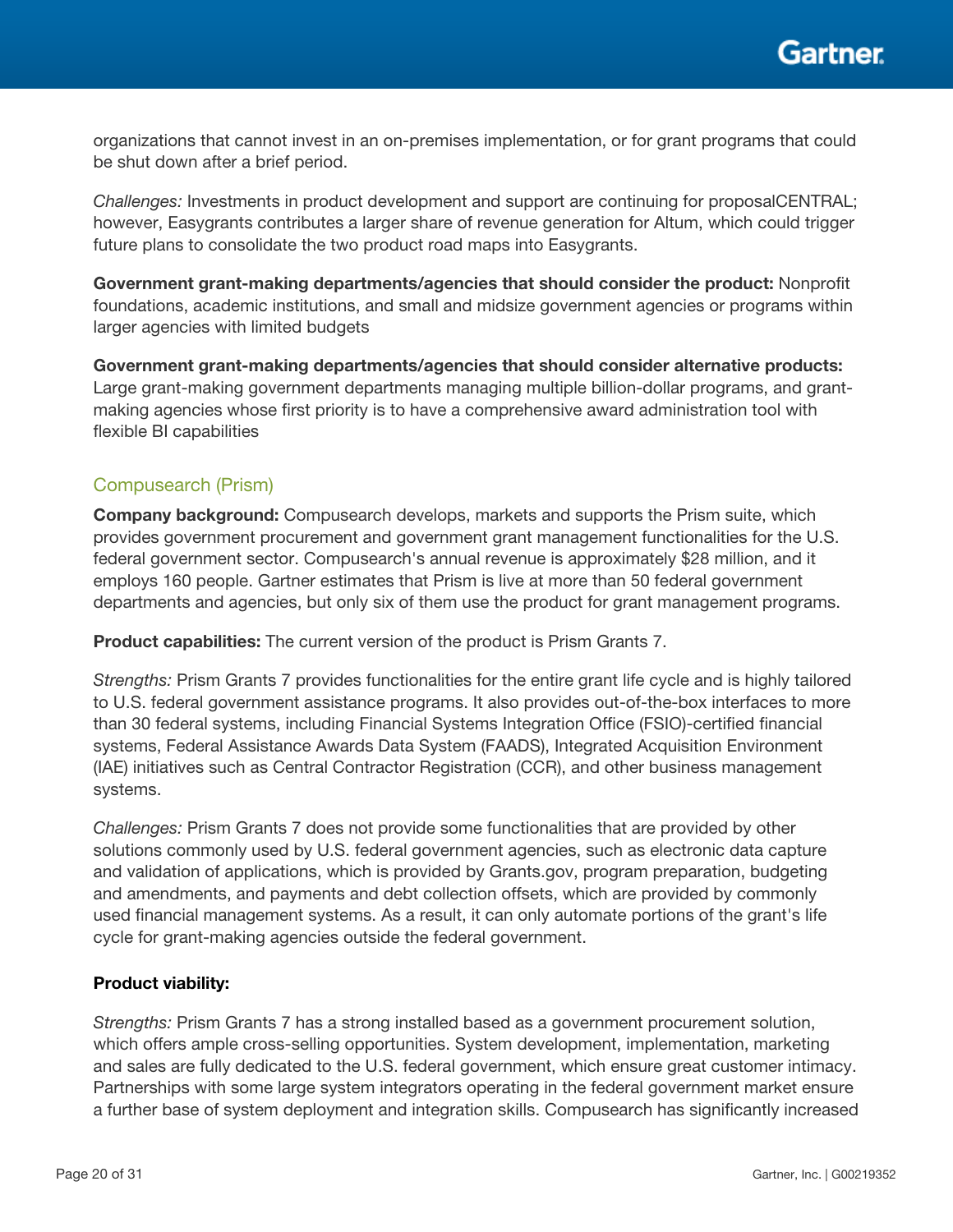

its investment in cloud-based solutions with the launch of Prism On Demand, which offers SaaS and cloud application hosting delivery. Compusearch expects Prism On Demand to open up opportunities at the state government level; however, government grantors considering the option will be early adopters.

*Challenges:* Product development, marketing and sales resources are focused on the Prism product and the U.S. federal government market, rather than on the grant management domain, which limit investments in growing the customer base at the state level or internationally. The product runs on multiple application servers and OSs, but only on the Oracle Database server.

Government grant-making departments/agencies that should consider the product: U.S. federal government agencies

Government grant-making departments/agencies that should consider alternative products: Grant-making organizations that are not part of the U.S. federal government

### CSDC Systems (Grantium G3)

Company background: CSDC Systems provides COTS software for state, provincial and local governments in the U.S., Canada and the Caribbean. Grantium G3 was developed during the past 13 years by Grantium, which was acquired by CSDC in March 2010. The company employs 180 professionals — 75 of them are dedicated to the Grantium G3 line of business. Gartner estimates that Grantium G3 is used by 13 government grant-making agencies in the U.S. and Canada. Four of those clients are at the federal government level, and nine are at the state government level. Grantium has also some customers in the nonprofit sector and one government customer in Australia.

**Product capabilities:** The current version of the product is Grantium G3 3.3.

*Strengths:* Grantium G3's key strengths are in the grant application submission/intake use cases across a wide variety of grant programs with intuitive submission forms, applicant registration and recent enhancements, such as the ability to accept supporting submissions from associate applicants and to establish a parent-child relationship in applicants. BI capabilities, including traditional financial reporting, are robust. CSDC Systems is in the process of enhancing its user interface and audit capabilities by leveraging its partnership with IBM-Cognos for the embedded BI tool.

*Challenges:* The form-based workflow architecture may require lengthy requirements gathering to optimize configuration of the most complex middle-office capabilities for collaborative application review and scoring processes, and back-office post-award administration, such as claims processing. It must be noted that, in those cases where Grantium G3 has been implemented across multiple grant programs, the forms and workflows configured for the first deployment were reused to speed up subsequent implementations.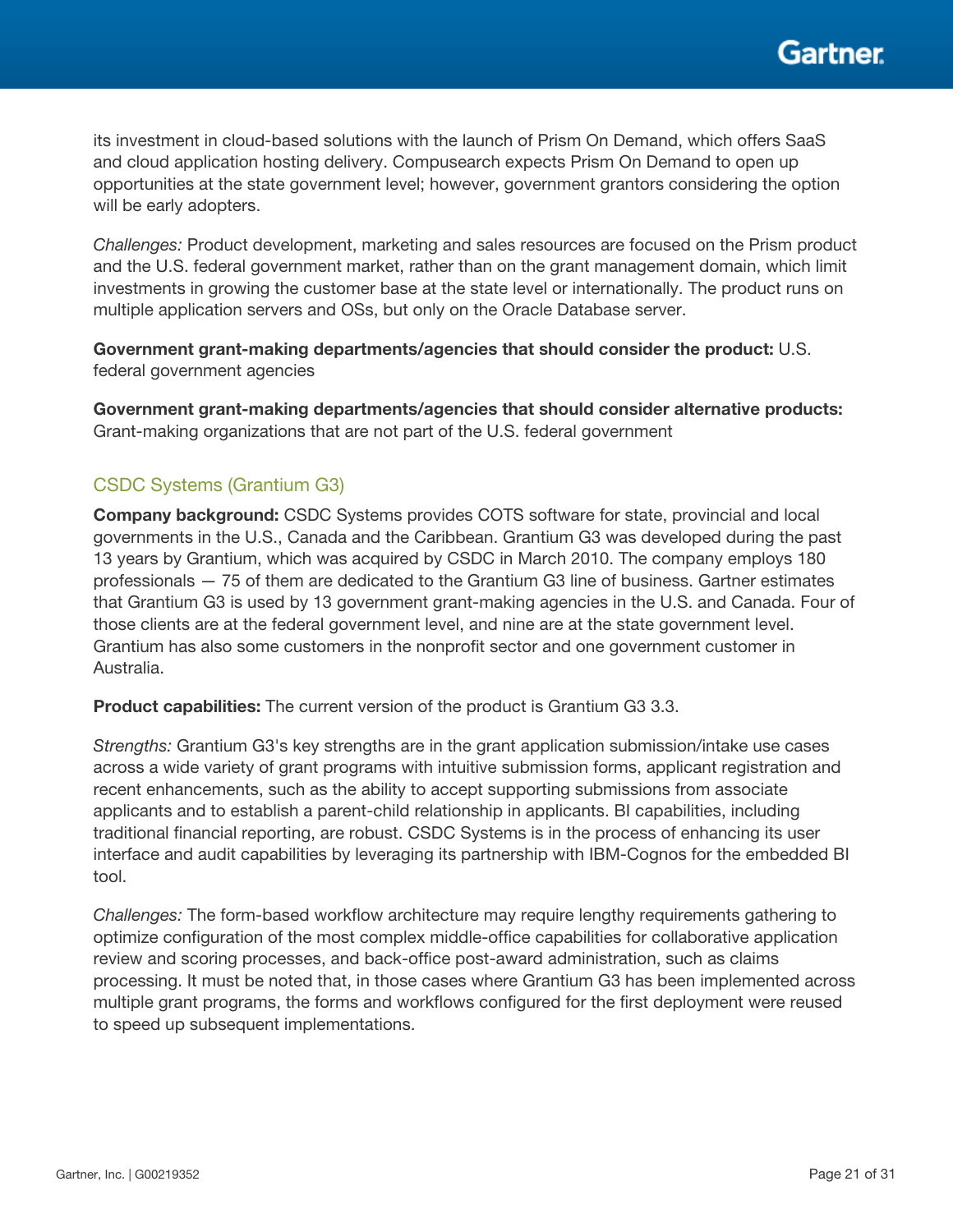

#### Product viability:

*Strengths:* System design and implementation expertise encompasses a wide variety of grant programs from block to discretionary grants. The Java-based architecture allows clients to run the application on all the most common OSs, DBMSs, and middleware and interfaces with financial management systems, such as SAP and Oracle. A recent enhancement consisted of supporting the Google Chrome browser. The architecture also allows greater flexibility than some of the direct competitors to build interfaces with Tier 1 financial management and CRM products. G3 can be delivered as a cloud-hosted application through a partnership with Hosting.com.

*Challenges:* During the first 12 months after the acquisition of Grantium by CSDC, Gartner noticed limited progress in terms of product and business development investment. However, in the past six months, CSDC has increased business development efforts, scaling from two to eight full-time dedicated account executives in North America and one in the U.K. It doubled the Grantium G3 product development efforts, which will result in a new release in 1Q12. Gartner expects the new release to provide better capabilities for project scoring and budgeting.

Government grant-making departments/agencies that should consider the product: All state, provincial and federal government agencies; large municipalities in the U.S. and Canada; and nonprofit grantors

Government grant-making departments/agencies that should consider alternative products: Grant-making organization outside the North American market

#### Dulles Technology Partners (WebGrants)

Company background: Dulles Technology Partners (DTP) is a 10-person company focused entirely on grant management. Its WebGrants product is designed to support grant-making agencies, while the MyWebGrants subscription-based system is aimed at providing grant management software to grantees. Gartner estimates that WebGrants is used by 15 government agencies in the U.S., across federal, state and local governments. DTP has an equivalent number of customers in the higher education and nonprofit industries combined. Thus, the government market represents approximately 50% of the company's revenue.

**Product capabilities:** The current version of the product is WebGrants 3.1.

*Strengths:* All WebGrants customers that Gartner talked to praised the configurability of the product for all functionalities across the grant life cycle. This flexibility has enabled customers to use the product for ancillary programs, such as loan management, or for reporting and audit of other government services that have a caselike workflow.

*Challenges:* WebGrants does not provide out-of-the-box functionalities for some ancillary capabilities, such as integration with Grants.gov or social media, online real-time collaborative review and scoring, appeal management, and feeding standard reports into governmentwide websites, such as USAspending.gov. Thus, customers that would like those functionalities will have to develop some customizations.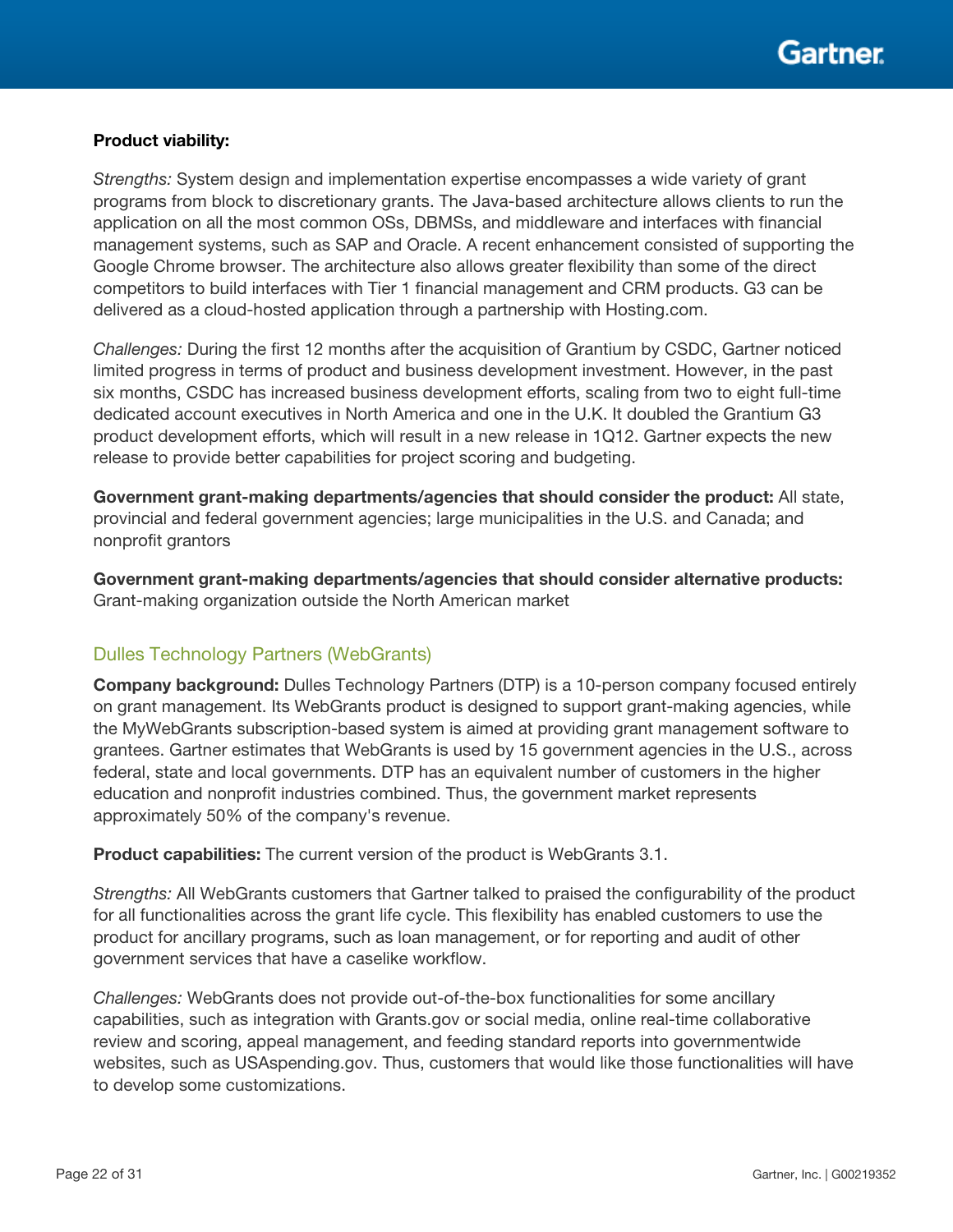#### Product viability:

*Strengths:* The small size of the company is reflected in limited overhead costs, which translates into competitive pricing. WebGrants is also available as a hosted application and as SaaS, which increases the agility of deployments. Along with Agate Software and SmartSimple Software, DTP recorded the largest number of net new customer wins between 2010 and 2011, which is evidence of continued market traction. The product runs on all the most common DBMSs and OSs.

*Challenges:* WebGrants runs only on the JBoss application server. The small size of the organization and its direct control of all sales engagements have resulted in high customer intimacy, but limited resources to invest in product development that are as frequent as those of some competitors, and to establish a partner ecosystem to expand beyond the U.S. market. The largest customer is the state of Iowa, which aims to encompass 300 grant programs with WebGrants, but this is not yet fully live, so scalability has to be fully tested — particularly for enterprisewide environments at the federal government level.

Government grant-making departments/agencies that should consider the product: U.S. state and local government agencies, as well as individual grant programs in large federal government agencies

Government grant-making departments/agencies that should consider alternative products: U.S. federal government departments that want to implement an enterprisewide grant management platform, and grant-making organizations outside the U.S.

### HTC Global Services (EGrAMS)

Company background: HTC Global Services is a global provider of IT solutions and business process outsourcing services, with an annual revenue of more than \$100 million. HTC has an operating presence in Europe, the Asia/Pacific region and North America. The government sector generates approximately 10% of the vendor's annual revenue. HTC's grant management product is Enterprise Grants Administration and Management System (EGrAMS), which was initially developed in collaboration with the Michigan Department of Community Health (MDCH), and then productized as a configurable grant management application. Gartner research indicates that nine U.S. state government departments are using HTC EGrAMS — seven of them are in the state of Michigan. HTC has also one customer in the nonprofit medical research foundation sector.

Product capabilities: The current version of the product is EGrAMS 3.03.

*Strengths:* EGrAMS offers highly configurable forms, business rules, security and workflow capabilities that can automate the entire life cycle of a diverse variety of grant programs. It also enables customers to copy configurations across programs running on the same DBMS. HTC is a forerunner among the vendors analyzed in this research in developing prototypes to post-grant announcements and critical notifications on social media and mobile devices. The user interface is also being enhanced for online application processes and reporting.

*Challenges:* HTC offers case management capabilities for auditing but requires some customization for other types of cases, such as appeal management. The built-in reporting tool is not as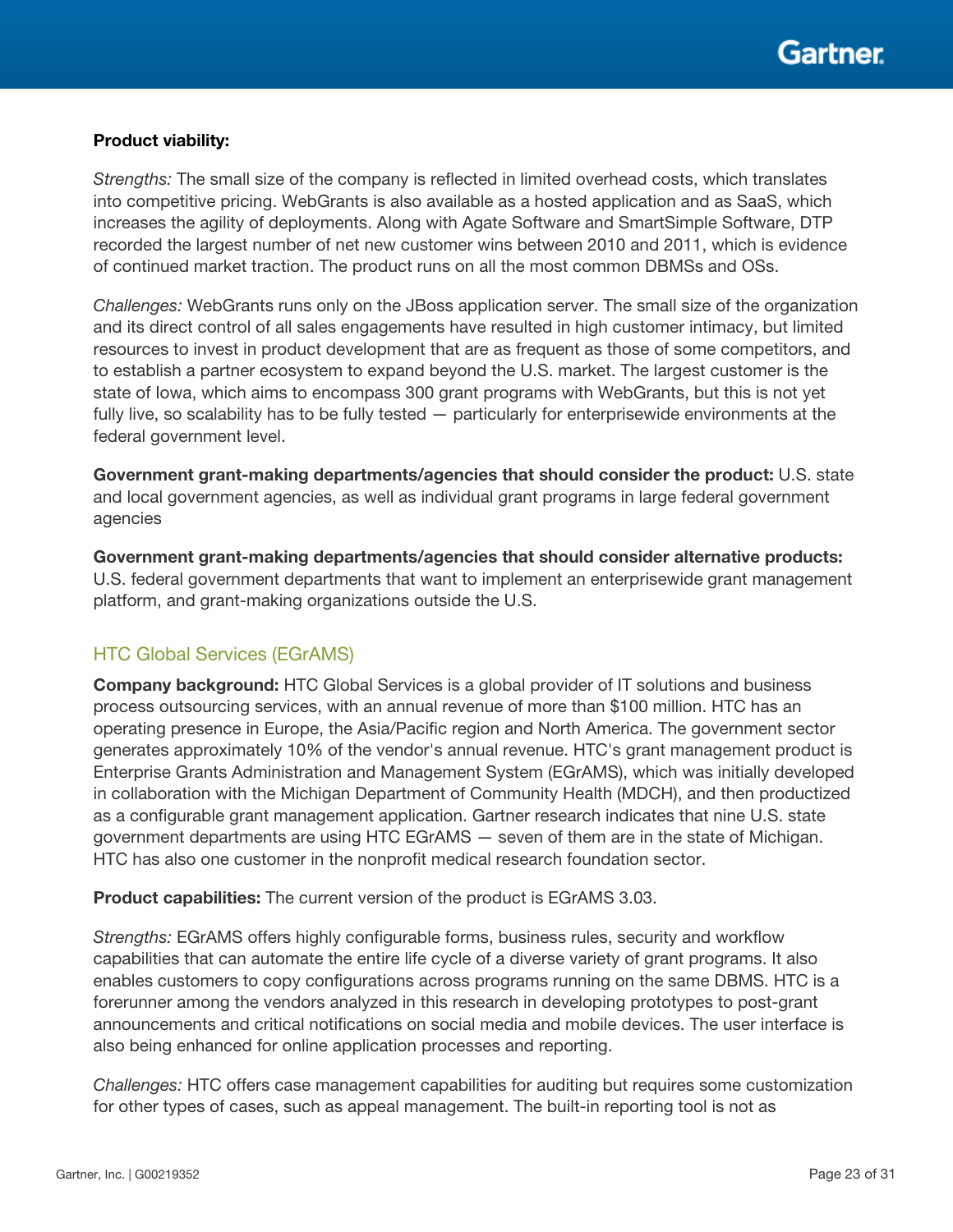comprehensive as mainstream BI software packages (for example, for matching large and disparate sets of data for audits); however, these third-party reporting tools can be integrated with EGrAMS to leverage their advanced reporting capabilities. The product lacks some out-of-the-box capabilities that could be of interest to federal government agencies in the U.S., such as integration with Grants.gov.

#### Product viability:

*Strengths:* The large scale of the organization, especially when compared with direct competitors, and its IT service expertise enable HTC to make investments to grow the business and support the implementation of the product in large organizations. Its extensive relationship with the state of Michigan enabled HTC to develop system design and implementation expertise across a wide variety of grant programs, especially (but not exclusively) with block grant programs. EGrAMS is available as a hosted solution and as SaaS, although the latter delivery model is not yet being used by any customer. HTC is further investing to decouple the various modules to facilitate the implementation of individual modules as SaaS and to eliminate the need to use the entire EGrAMS suite.

*Challenges:* The grant management business is not a big part of HTC's revenue. Therefore, in challenging times, it could be treated as a Tier 2 priority in terms of R&D investments and sales efforts. EGrAMS runs only on Microsoft OSs, DBMSs and application servers, which is a limit for customers that have invested in different software architectures. Customers that Gartner talked to indicated that training and documentation are not fully comprehensive because of the extensive configurable nature of the product.

Government grant-making departments/agencies that should consider the product: All state and provincial government grant-making organizations in the U.S. and Canada, as well as research foundations and nonprofit organizations in the same regions

Government grant-making departments/agencies that should consider alternative products: U.S. and Canadian federal government agencies (but they would be early adopters) and grantmaking organizations outside of North America (but they should keep in mind that HTC may have limited exposure to those markets)

#### MTW Solutions (Grants Management System)

Company background: MTW Solutions is a 25-person firm with experience in state government environmental quality and grant management consulting. In 1998, MTW's Grant Management System (GMS) was developed as a result of these customer engagements. MTW has seven customers using the product in the state government market. All of them are in the education domain. For two other customers in the same segment, MTW custom-developed a grant management solution.

**Product capabilities:** The latest version of the product is GMS 4.5.

*Strengths:* GMS provides out-of-the-box capabilities that meet the education domain-specific requirements, such as grant-specific multitiered reviews — allowing a mixture of parallel and serial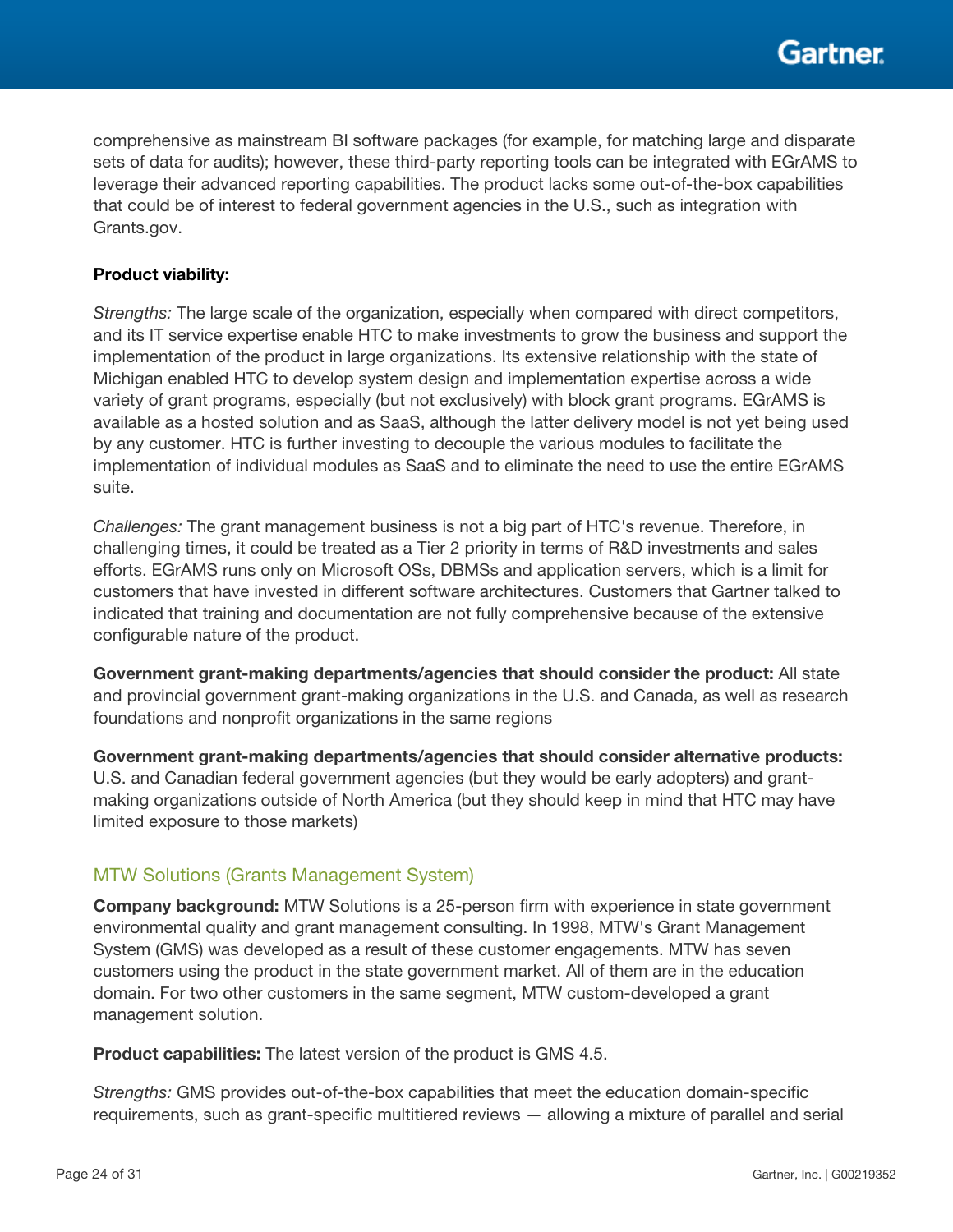review stops, detailed budget entry forms for applicants, reporting and payment administration. The latest release provides some important enhancements, such as a GMS data warehouse that allows for improved ad hoc query and reporting of the application data, the ability to have application changes made by the applicant between review rounds or on an amendment highlighted for the reviewers, nonfinancial reporting data collection on the periodic reporting, and extended ability to attach supporting documents to payment requests and periodic reports.

*Challenges:* GMS does not provide grant notification capabilities and application registration capabilities, because these are not critical capabilities in the education funding space, where applicants are mostly known entities. This gap makes configuration of applicant registration and submission for noneducation grant programs difficult. Navigation for system administrators creating and configuring individual grant program applications is not always user-friendly because of the need to navigate across multiple interfaces.

#### Product viability:

*Strengths:* MTW provides domain-specific system configuration and implementation service expertise for U.S. state government education agencies. MTW has a deep understanding of customer needs in the state government education grant domain, and its product development and sales force are entirely dedicated to this industry. MTW is leveraging its expertise to offer new solutions to state governments (beyond the education domain), starting with ARRA reporting.

*Challenges:* The small size of the organization could stretch resources in case of multiple implementation projects running concurrently, because there are no structured partnerships with system integrators. Its size also limits the availability of resources to deploy marketing and sales campaigns to attract customers outside the education domain or internationally. MTW has limited experience with alternative delivery models, because it offers application hosting, which one customer has used since 2004. MTW does not offer a SaaS version. MTW GMS is based on Microsoft's .NET platform and runs primarily on Microsoft's OS and database tools, although one customer runs it on Oracle Database.

Government grant-making departments/agencies that should consider the product: U.S. state government agencies funding education programs

Government grant-making departments/agencies that should consider alternative products: Any U.S. grantor organization outside the state government education domain and any grantor organization outside the U.S.

### Quest Computing (AIMS)

**Company background:** Quest is an Irish company with approximately  $\epsilon$ 4 million in annual revenue and 40 employees. It is entirely focused on grant management for the government and nonprofit sector. Quest's grant management product, Award Information Management System (AIMS), is based on a knowledge management framework. Gartner estimates that there are approximately 25 organizations using AIMS. The majority are at the central government agencies involved in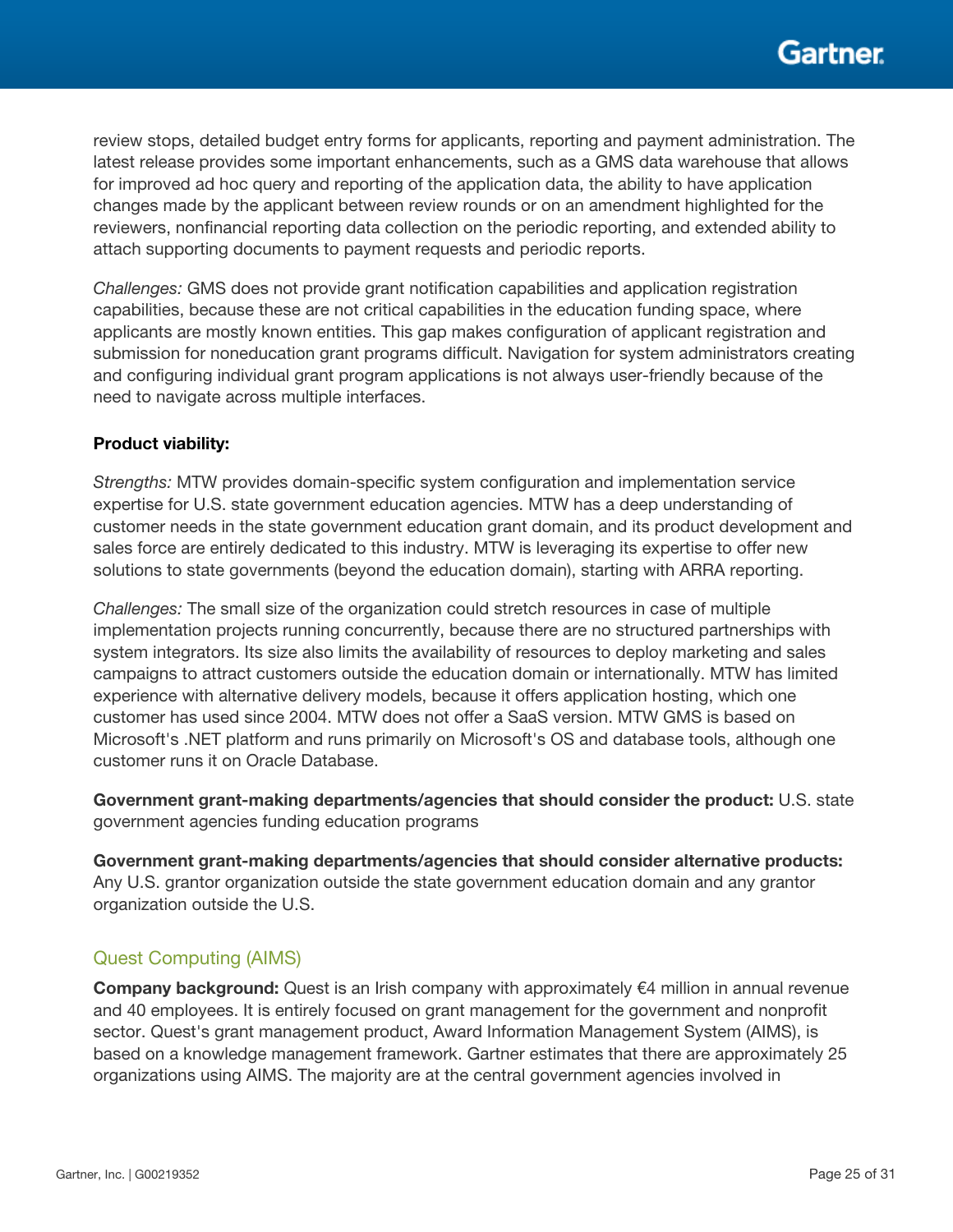academic research, and community and cultural affairs funding; however, there are AIMS users at all levels of government, as well as in higher education and nonprofit organizations.

#### Product capabilities: The current version of the product is AIMS 3.1.9.

*Strengths:* The product is highly configurable, especially to accommodate discretionary grant program business processes. It has a multilingual capability to use French, English and Dutch in the same implementation, which is a benefit for some international institutions in Europe. AIMS recently introduced a PDF generator to integrate attachments and online submissions, which fills a gap relative to some of its competitors. AIMS has been integrated with mainstream ERP suites, such as SAP Business Suite, Oracle E-Business Suite and PeopleSoft to fulfill program-level budget appropriation and debt offset requirements.

*Challenges:* Grant announcement capabilities, such as online notification or integration with social media, are not available out of the box. It has limited experience in designing complex eligibility rules for block grant programs. In the past 18 months, AIMS embarked on a new road map for the reporting capabilities to progressively move from its internal report writer to table views that allow extraction with mainstream BI tools. This is an important step that will make querying more flexible from the user perspective, while maintaining consistency of the data included in the transactional system tables. In the transition phase, existing customers will have to work closely with Quest to understand how to best leverage their investments and not incur additional BI licensing and extraction algorithm costs.

#### Product viability:

*Strengths:* Quest offers in-depth expertise in designing and implementing the solution for discretionary grant programs, particularly arts councils and scientific research programs. The launch of AIMS Foundation, which is a SaaS version preconfigured for smaller clients, complements the on-premises and hosted version; however, it is at the early stages of adoption.

*Challenges:* Quest is still primarily dependent on its own resources for business development and system configuration and implementation, which could hinder its ability to expand more quickly to larger grant-making agencies; however, the company is making significant investments to set up more structured partnerships — particularly for Continental European markets, such as Germany and the Netherlands. AIMS runs only on Oracle Database, which could represent a limit for users that have invested in other DBMSs.

Government grant-making departments/agencies that should consider the product: Government agencies in Europe, Southeast Asia and North America that administer discretionary/ competitive grants (particularly those in the arts and scientific research domains, and with annual funding below \$1 billion)

Government grant-making departments/agencies that should consider alternative products: Grant-making organizations that administer only block grants and/or that have a scale of grant awards above the \$1 billion threshold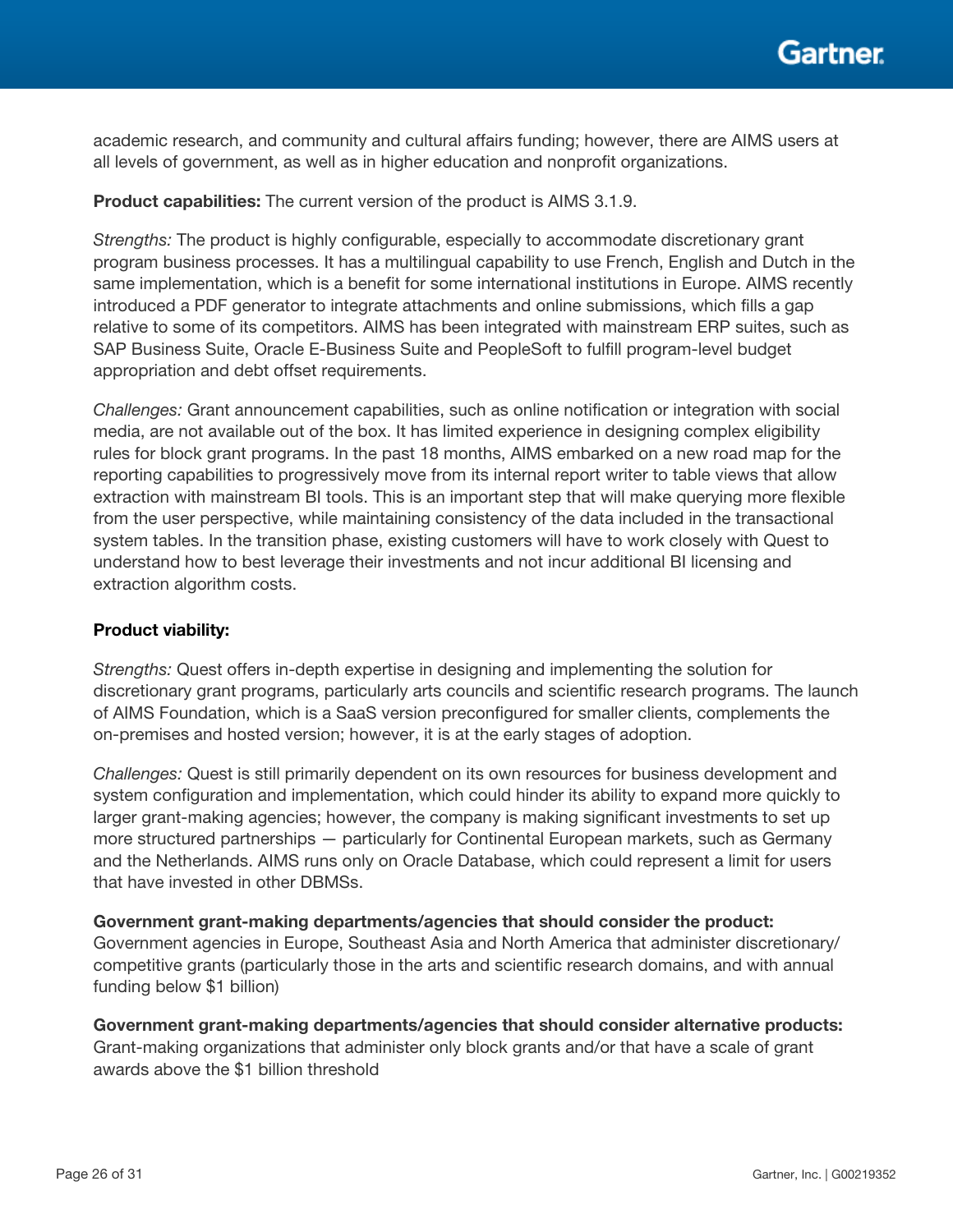

#### SAP (Grantor Management)

Company background: SAP is one of the largest global software application vendors. In 2010, it generated €12.5 billion (approximately \$17 billion) in revenue. It employed 53,500 people. The Public Services Solution Management industry business unit, which serves public-sector, defense, healthcare, higher education and research clients, accounted for approximately 7% of SAP's revenue and grew between 2009 and 2010. SAP Grantor Management is based on SAP Business Suite 7. It uses the SAP CRM platform and interfaces with ERP for all fund management and financial execution capabilities. Gartner estimates that SAP Grantor Management is being used by 16 government agencies at all levels of government, and a few others are implementing it.

#### Product capabilities:

*Strengths:* Scalability of the solution for large customers. The solution is scalable for large customers. Post-award administration capabilities (particularly claims processing) and reconciliation of funds and audits are comprehensive because of the integration with SAP ERP and SAP BusinessObjects reporting products.

*Challenges:* Workflow and business rule management capabilities provided by SAP NetWeaver BRFplus require customization for allocation of reviews to external panels, conflict-of-interest verification, online collaboration for review and scoring, and the configuration of online capabilities, such as application withdrawal and resubmission.

#### Product viability:

*Strengths:* The global nature of SAP's ecosystem and the size of the organization ensure a stronger capability to support design and implementation across multiple customers and programs. It is interesting to note that Mahindra Satyam, an SAP global partner, is developing a solution template called Grants Integrated Solution Template (GIST) to provide accelerated implementation through preconfigured form and process templates based on the SAP Grantor solution. SAP products run on all common OSs (including z/OS and System i), DBMSs and application servers.

*Challenges:* Compared with other competitors analyzed in this study, SAP's grant management business is a relatively small part of the company business. Thus, there is a risk of less focus on (and continuity of) product development and business development capabilities. SAP Grantor is available as a hosted solution, but not as SaaS.

Government grant-making departments/agencies that should consider the product: Midsize to large government grant-making agencies, as well as government agencies that are already using SAP ERP and CRM products

Government grant-making departments/agencies that should consider alternative products: Grant-making agencies that award less than \$100 million per year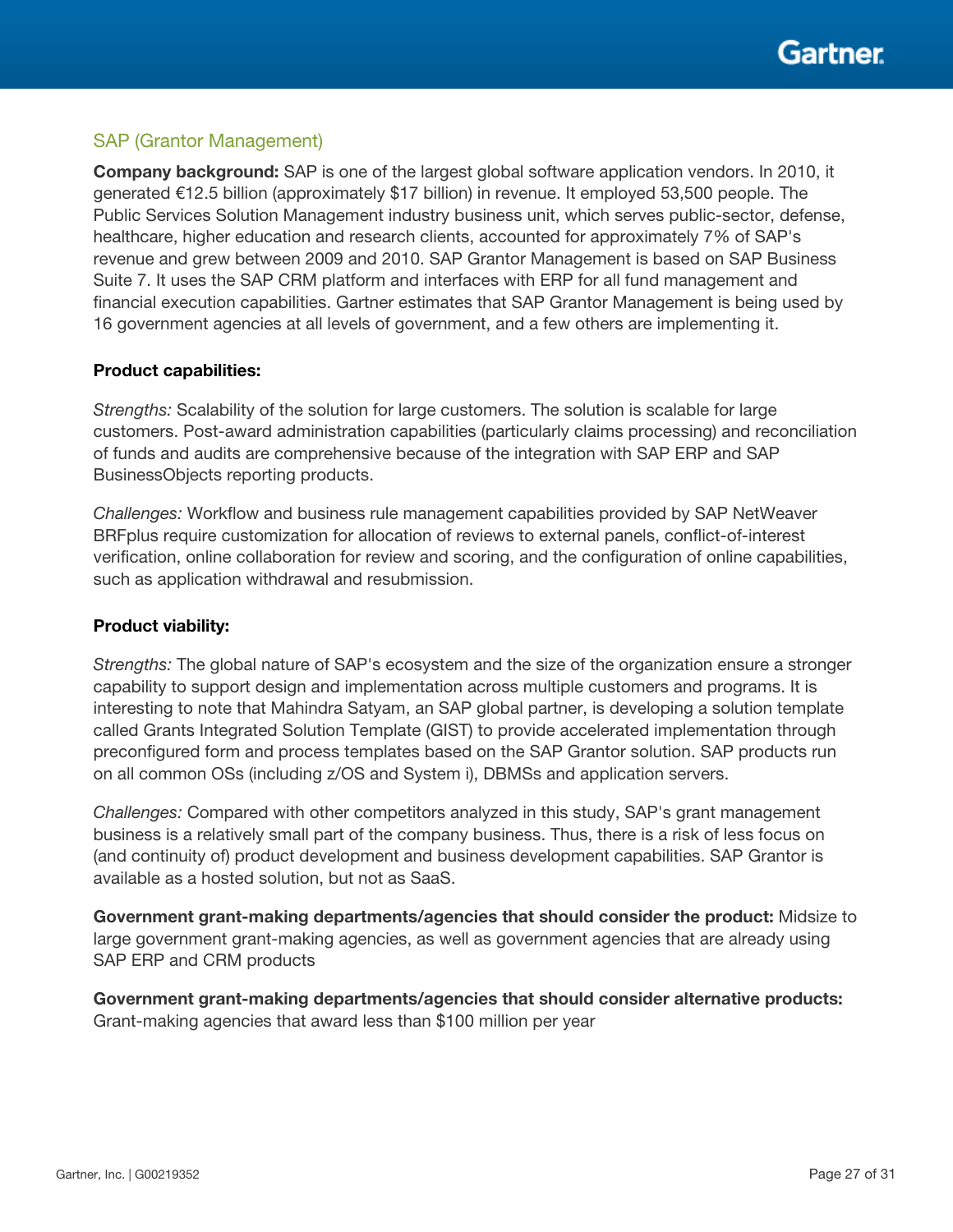### SmartSimple Software (Grants Management System 360)

Company background: SmartSimple Software is a 40-employee software vendor with approximately 200 customers, and a presence in North America, the U.K. and Ireland. It develops an information management framework that is used to provide solutions in a variety of domains, such as case management, CRM, medical claims management, and research and grant management. SmartSimple Grants Management System (GMS) 360 is the product name for the platform when it is configured to support grant management. Gartner estimates that SmartSimple GMS is live in approximately 20 organizations in North America, the U.K. and Ireland. More than half of those organizations are government departments or agencies at the provincial or federal/central level, while the others are nonprofit organizations or higher education institutions.

#### Product capabilities:

*Strengths:* The product is highly configurable for different types of grant programs and funding sources. SmartSimple users indicate that comprehensiveness of online self-service functionality for application submission and the ability to automate notifications of all changes that occur during a submission and review process are deemed particularly useful for applicants and grant program managers who require visibility into the outcomes of projects and the use of funds.

*Challenges:* The solution has been scaled to accommodate some relatively large customers, such as the Science Foundation Ireland; however, the solution's scalability for agencies handling more than \$500 million in grant funding per year is yet to be demonstrated. The product does not provide some payment functionalities, such as authorization, withdrawal and reconciliation. Thus, integration is required with mainstream ERP vendors, such as SAP, Oracle E-Business Suite and PeopleSoft, but there are a few examples of extensive integration with other products. SmartSimple offers standard APIs (SOAP, COM and Web Services) to facilitate data migration.

#### Product viability:

*Strengths:* SmartSimple has more experience than its competitors in delivering its solution as a hosted application and as a SaaS in the government sector in Canada and Ireland, and in the nonprofit sector in the U.S. and the U.K. SmartSimple has been successful in positioning its product as the most affordable solution relative to other vendors included in this analysis. The company also maintains a wiki [\(www.smartsimple.org\)](http://www.smartsimple.org/) that grows collaboration with clients and facilitates support, but some customers complain that information is difficult to find or too technical. Along with Dulles Technology Partners and Agate Software, SmartSimple recorded the largest number of net new customer wins between 2010 and 2011, which is evidence of continued market traction.

*Challenges:* The high configurability of the product enables users to make changes, but more complex changes and updates usually require support from the vendor. Examples include reports that combine multiple subreports, or the most complex eligibility and panel review rules. This may represent a risk, given the relatively small size of the vendor. Testing and training are not always as accurate as customers would expect, especially for those outside of Canada, given the limited resources. Although the majority of SmartSimple clients elect to deploy the solution in a SaaS or hosted server environment, on-premises implementations are usually deployed on Windows 2003 or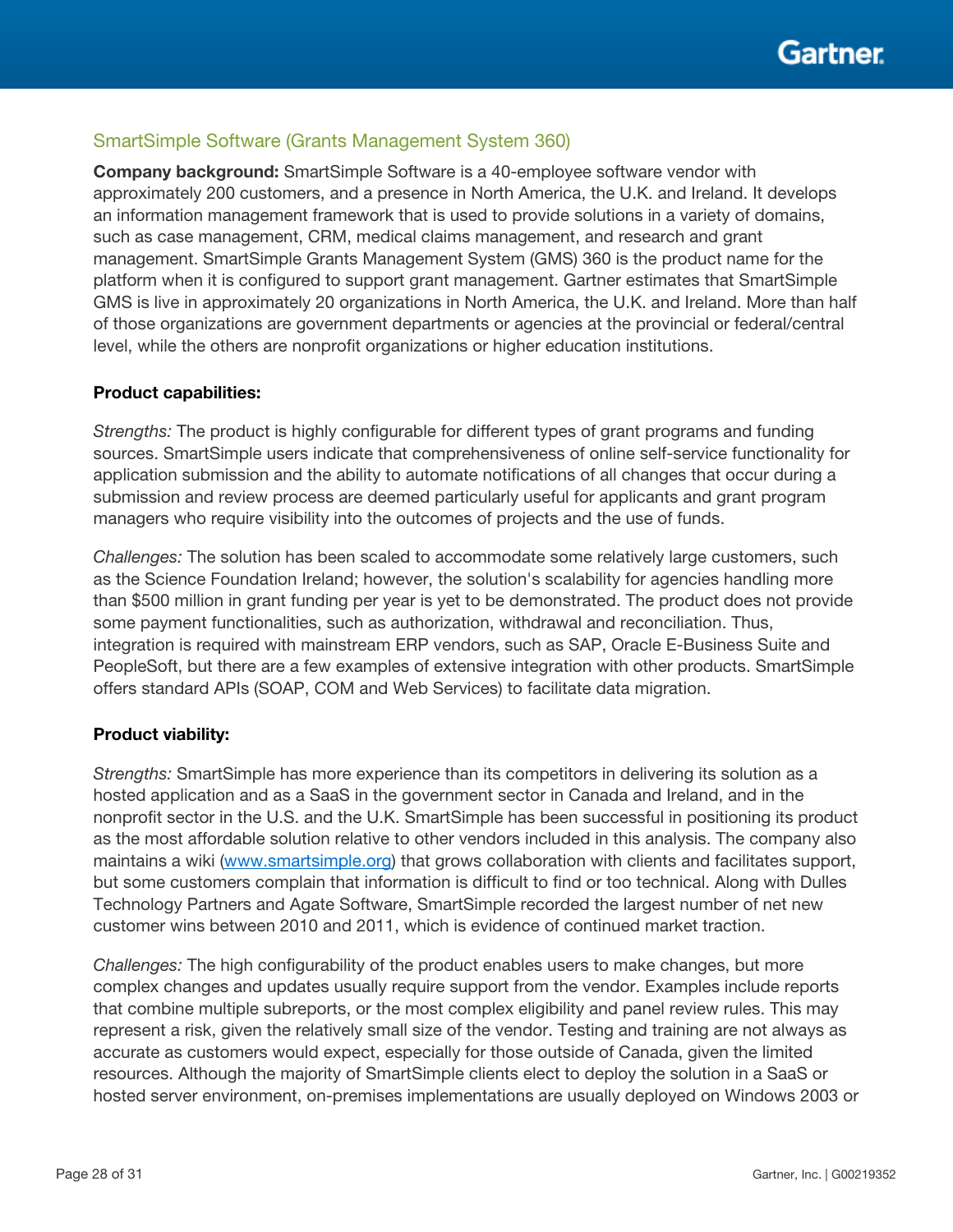Gartner

open-source architectures, which limits choices for larger government departments that might have invested in a different infrastructure.

Government grant-making departments/agencies that should consider the product: Government grantors awarding less than \$500 million in grant funds per year

Government grant-making departments/agencies that should consider alternative products: Government grantors awarding more than \$500 million in grant funds per year, and government grantors that need a solution that provides out-of-the-box functionalities for specific grant domains outside of medical and scientific research, such as transportation, housing, energy and education

## Recommended Reading

*Some documents may not be available as part of your current Gartner subscription.*

"The Government Grants Management Domain: A Gartner Market Definition"

"Critical Capabilities for Grantor Management Software"

"Government Grantor Management Software Market: Baby Steps Toward Maturity"

### Critical Capabilities Methodology

"Critical capabilities" are attributes that differentiate products in a class in terms of their quality and performance. Gartner recommends that users consider the set of critical capabilities as some of the most important criteria for acquisition decisions.

This methodology requires analysts to identify the critical capabilities for a class of products. Each capability is then weighted in terms of its relative importance overall, as well as for specific product use cases. Next, products are rated in terms of how well they achieve each of the critical capabilities. A score that summarizes how well they meet the critical capabilities overall, and for each use case, is then calculated for each product.

Ratings and summary scores range from 1.0 to 5.0:

- $1 =$  Poor: Most or all the defined requirements are not achieved.
- $2$  = Fair: Some requirements are not achieved.
- $3 =$  Good: The product meets requirements.
- $4$  = Excellent: The product meets or exceeds some requirements.
- $5 =$  Outstanding: The product significantly exceeds requirements.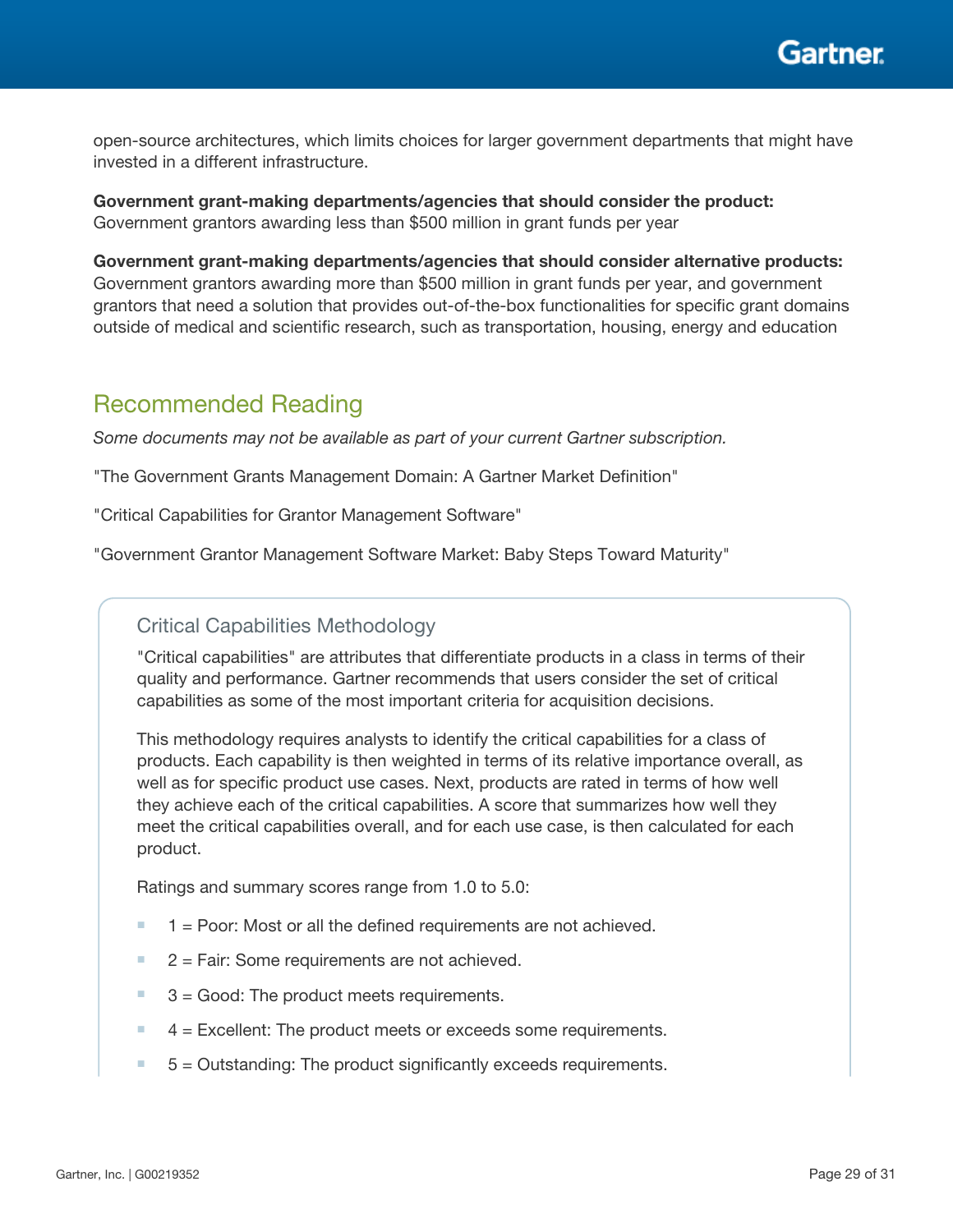Product viability is distinct from the critical capability scores for each product. It is our assessment of the vendor's strategy and its ability to enhance and support a product over its expected life cycle; it is not an evaluation of the vendor as a whole. Four major areas are considered: strategy, support, execution and investment. Strategy includes how a vendor's strategy for a particular product fits in relation to its other product lines, its market direction and its business overall. Support includes the quality of technical and account support as well as customer experiences for that product. Execution considers a vendor's structure and processes for sales, marketing, pricing and deal management. Investment considers the vendor's financial health and the likelihood of the individual business unit responsible for a product to continue investing in it. Each product is rated on a five-point scale from poor to outstanding for each of these four areas, and it is then assigned an overall product viability rating.

The critical capabilities Gartner has selected do not represent all capabilities for any product and, therefore, may not represent those most important for a specific use situation or business objective. Clients should use a critical capabilities analysis as one of several sources of input about a product before making an acquisition decision.